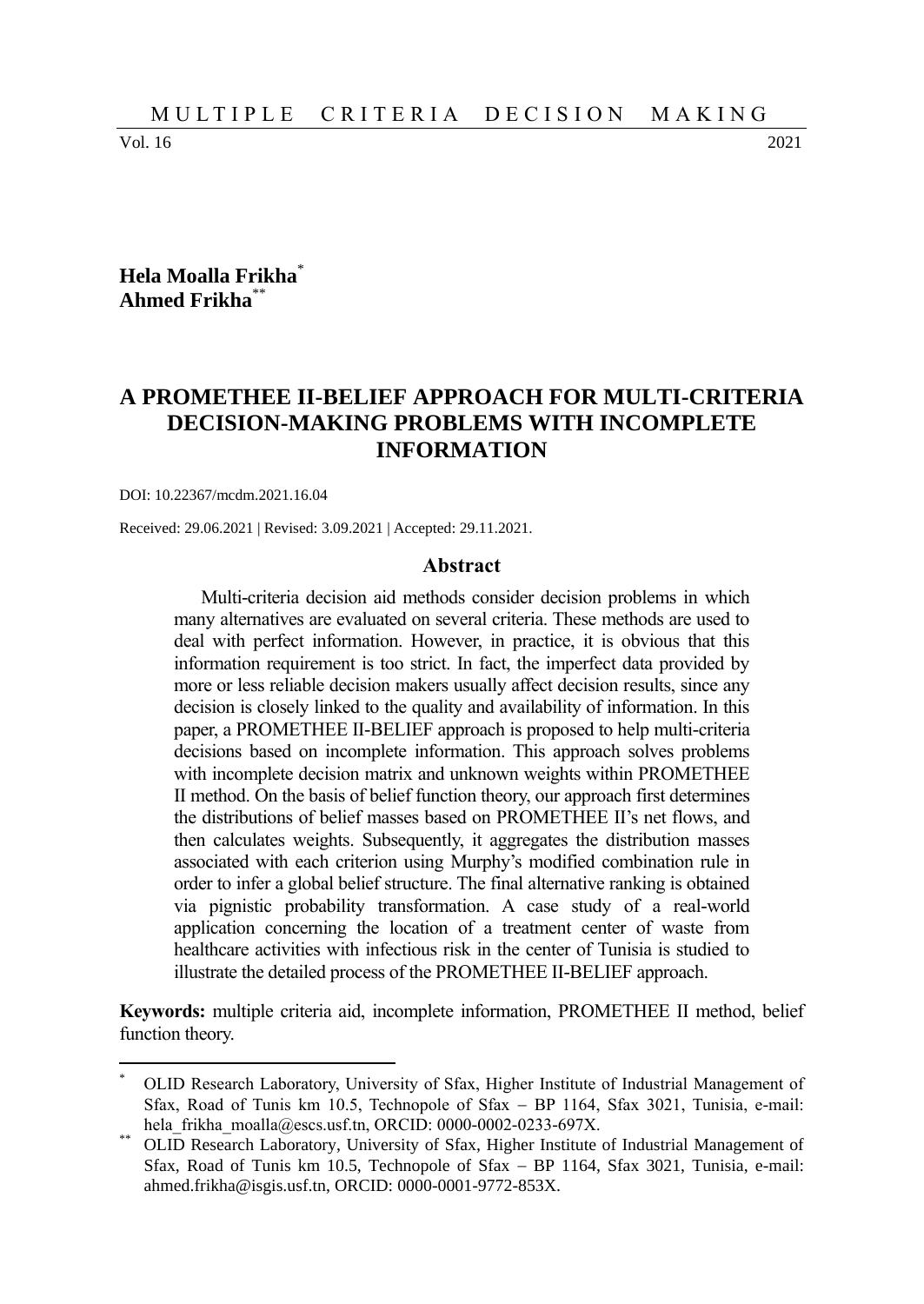### **1 Introduction**

Multi-criteria decision making deals with choosing, ranking or sorting alternatives on the basis of qualitative or quantitative criteria and preference judgments expressed by the decision maker. The literature presents many methods in decision analysis which come up with a satisfying decision. However, in order to be implemented, these methods assume that perfect information is available. That means the evaluations of the alternatives on the criteria as well as the preference parameters are known as exact numbers. Nevertheless, in practice, missing evaluations or imprecise information can occur. The information provided by the decision maker is usually imperfect because of its subjectivity. In fact, subjective information provided directly by the decision maker can hardly be applied successfully. The information imperfection includes the aspects of inconsistency, imprecision, incompleteness and uncertainty.

In this study, we will focus on the incompleteness of information. The incomplete information results from limited precision of human assessments which reduces its effectiveness in many applications. It may alter the final decision in practical situations, thus resulting in a gap between theory and practice. This gap is due to the fact that decision maker's preferences are not yet structured enough in his mind to allow the application of the decision making methods. For example, the decision maker cannot supply exact estimations of some parameters or he is not willing or able to define a stable preference structure or his complete evaluations of the consequences in the way required by the method. This inability might be due to his indisposition or his fear to decide exactly (Weber, 1987). Kim and Ahn (1999) claim that the possible reasons of the incompleteness of information provided by the decision maker are: (1) a decision should be made under time pressure and lack of data, (2) many criteria are intangible, as they reflect social and environmental impacts, (3) the decision maker has limited attention and information processing capability (Kahneman, Slovic and Tversky, 1982; Park et al., 1996), and (4) all group members do not have the same expertise in the given field (Ramanathan and Ganesh, 1994).

In this paper, we consider the PROMETHEE II method in which some evaluations of alternatives with respect to each criterion in the decision matrix are missing and criteria weights are unknown. In order to model the information incompleteness, the approach developed in this paper incorporates belief function theory with PROMETHEE II, the well known multi-criteria aggregation method. PROMETHEE II (Brans and Vincke, 1985; Brans, Vincke and Mareschal, 1986) is designed to solve complex problems involving multiple criteria. It presents several advantages and is considered a simple and clear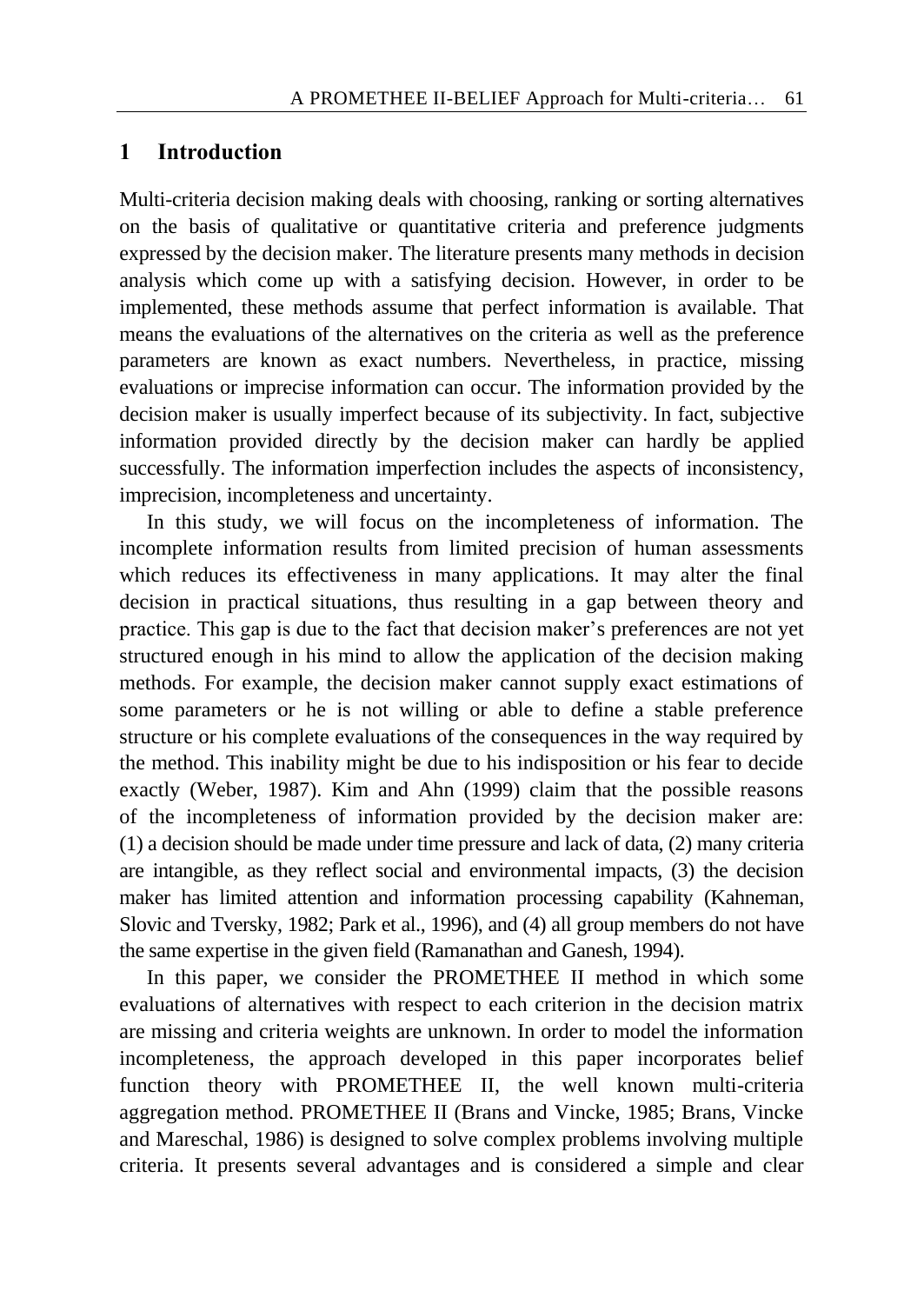method. It can also manage quantitative and qualitative criteria simultaneously and can solve the problem of incommensurability of measurement units (Sen et al., 2015). However, the standard PROMETHEE has many drawbacks. One of them is that it is time-consuming due to the high number of comparisons to be performed before any ranking can be evaluated; the number of comparisons rises quickly with the number of alternatives and criteria (Tscheikner-Gratl et al., 2017). Moreover, there is no allowance for ignorance with respect to types of alternatives and available criteria. It is also difficult for the decision maker to fix the shape of the criteria function and of parameter values (criteria weights, preference and indifference thresholds) (Sen et al., 2015). Indeed, the information concerning the parameter values provided by the decision maker is subjective and not very reliable, since it is based only on his experience, his intuition and his psychological state (Moalla Frikha, Chabchoub and Martel, 2011). Furthermore, the standard PROMETHEE II deals with perfect information only and not with incomplete, uncertain or imprecise one.

In order to alleviate these difficulties, we propose in this paper an approach integrating belief function theory into the PROMETHEE II method. Belief function theory (Dempster, 1967; Shafer, 1976) is a useful tool for representing and managing imperfect knowledge; it provides a suitable framework for dealing with incomplete data. In addition, it presents the advantage of combining distribution masses and taking decisions.

Incompleteness of information in the PROMETHEE II method can appear at different levels. Indeed, PROMETHEE II relies not only on the evaluations of alternatives with respect to criteria, but also on preference parameters, such as preference functions' thresholds and criteria weights. In our approach we focus on the incomplete decision matrix and unknown weights. The incompleteness of the decision matrix derives either from the decision maker's ignorance of some evaluations from the beginning or from the combination of alternatives having similar evaluations for a given criterion.

The paper is organized as follows: A literature review related to this research is presented in Section 2. Section 3 is devoted to a description of the PROMETHEE II method. A brief presentation of belief function theory is defined in Section 4. Section 5 develops the proposed PROMETHEE-BELIEF approach. In section 6, some examples are introduced to illustrate our approach and compare it with standard PROMETHEE. A case study of a real-world application related to management of waste from healthcare activities with infectious risk is included in Section 7. Section 8 concludes the paper and outline further research.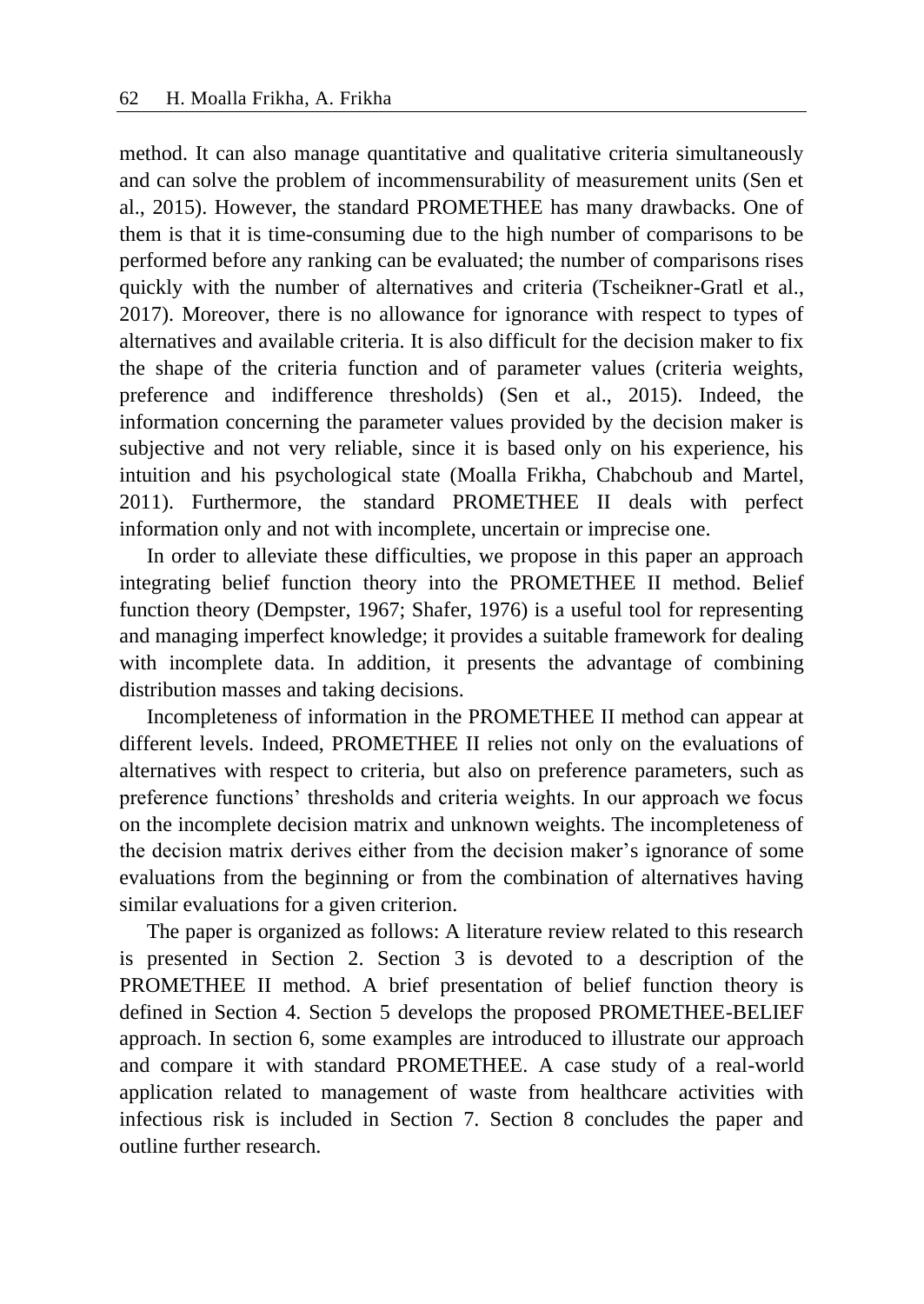## **2 A literature review**

In the literature, several studies were carried out to help decisions based on imperfect information. For instance, Tacnet proposed ER-MCDA (Tacnet, 2009; Tacnet, Batton-Hubert and Dezert, 2009; Tacnet, Batton-Hubert and Dezert, 2010) to handle imprecise and uncertain information through a combination of Analytic Hierarchy Process (AHP) and belief function theory. In addition, Dezert et al. (2010) introduced imprecise evaluations of subsets and new discounting techniques. Thereafter, Tacnet and Dezert (2011) developed the COWA-ER for decision making under uncertainty to take into account imperfect evaluations of alternatives and unknown beliefs about groups of possible scenarios. Moreover, Hyde, Mayer and Colby (2003) proposed generalized criterion functions incorporated in PROMETHEE in order to take the uncertainty in the criteria performance values into consideration. Likewise, Pelissari et al. (2019) proposed a new method for sorting decision-making problems capable of dealing with multiple imperfect data and with criteria weight elicitation. Also, Ennaceur, Eloudei and Lefèvre (2012) extended the AHP method to an uncertain environment, where the uncertainty is represented through the Transferable Belief Model (TBM) in both the criterion and the alternative levels. Furthermore, Abdennadher, Boujelben and Ben Amor (2013) were interested in the PROMETHEE method where the alternatives are evaluated on a set of ordinal criteria and where the evaluations can be uncertain and imprecise. In addition, Ennaceur, Eloudei and Lefèvre (2014; 2016) and Altieri et al. (2017) proposed an extension of the belief Analytic Hierarchy Process (AHP) method based on the belief function where information is uncertain and imprecise. Later, Chen et al. (2017) suggested a novel method, based on the Dempster-Shafer evidence theory and Analytic Hierarchy Process, to handle the dependence in human reliability analysis. Their model can deal with uncertainty in an analyst's judgment and reduce the subjectivity in the evaluation process. Furthermore, Dezert, Han and Tacnet (2017) integrated belief functions into TOPSIS and proposed Imp-BF-TOPSIS to deal with imprecise score values (intervals of real numbers). Besides uncertainty and imprecision, various papers discussed incompleteness, the third aspect of imperfection. Several methods solve this type of problems using two steps procedures. In the first step, they proceed by completing the missing values in the decision matrix through applying a learning process (Morad, Svrcek and McKay, 2000; Hong, Tseng and Wang, 2002; Fortes et al., 2006) or heuristic rules (Raymond, 1986; Kaufman, 1988; Quinten and Raaijmakers, 1999; Quinlan, 1993), or by removing the alternatives or criteria with incomplete information from the problem. In the last case, the problem structure becomes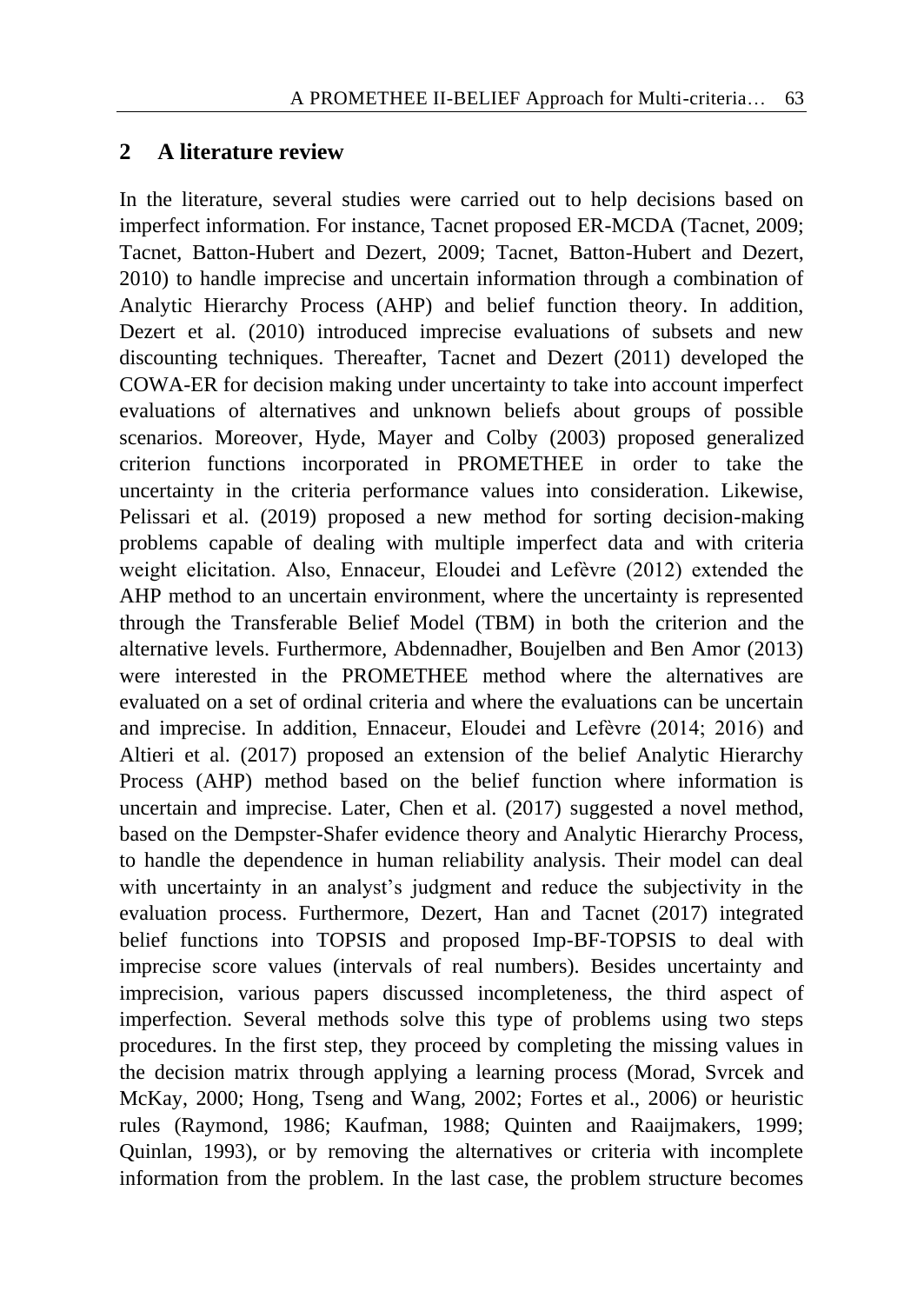distorted. The second step consists in applying the multi-criteria method to solve the problem. All these methods present disadvantages. Heuristic methods lack scientific foundations, since they calculate the missing value through replacing it by the mean of all known values or by the most frequent value under the criterion. Learning methods present also the drawback of complexity in their application to incomplete decision matrix.

Many other methods dealing with multi-criteria problems with incomplete information were developed on scientific basis. Weber (1987) presented an overview of existing methods which are particularly suitable for handling incomplete information. Thereafter, several approaches have been developed to make multi-criteria group decision under incomplete data (Kim and Ahn, 1997; 1999; Kim, Choi and Kim, 1999; Ju, 2014). Also, Hua, Gong and Xu (2008) proposed the DS-AHP approach for the multi-criteria decision making problems with incomplete decision matrix. This approach first identifies all possible focal elements with the incomplete decision matrix, and then calculates the basic probability assignment of each focal element. Next, the belief interval of each decision alternative is evaluated using belief function theory. Subsequently, preference relations are determined by comparing belief intervals. Moreover, Ren and Lutzen (2017) developed a novel multi-criteria decision-making method that combines Dempster-Shafer theory and a trapezoidal fuzzy Analytic Hierarchy Process for alternative energy source selection under incomplete information conditions. Likewise, Haseli, Sheikh and Shib (2020) proposed the Base-Criterion Method, which is capable to find lost comparisons in the worst terms of the incomplete pairwise comparison matrix between base-criterion and other criteria. Moreover, Fan and Deer (2005) developed a new approach to determine the parameter  $\rho$  using belief function theory under incomplete information. In order to calculate the expected utility, an evaluation about the value of the parameter  $\rho$  must be known. The authors assume that in the case of absence of evidence available about this value, the decision maker must provide partial information about it. This incomplete information is introduced into the developed model to solve the decision-making problem. Furthermore, Ben Amor and Mareschal (2012) proposed an approach to solve decision problems under incomplete decision matrix, using different models of the imperfection representation, that is, probabilities, fuzzy logic and possibility theory. In addition, Ahn (2015) presented a method dealing with incomplete attribute weights using extreme points.

For multi-criteria decision problems with incomplete information, the majority of papers dealt with the AHP method and integrated belief function theory (Beynon, Curry and Morgan, 2000; Hua, Gong and Xu, 2008; Wang,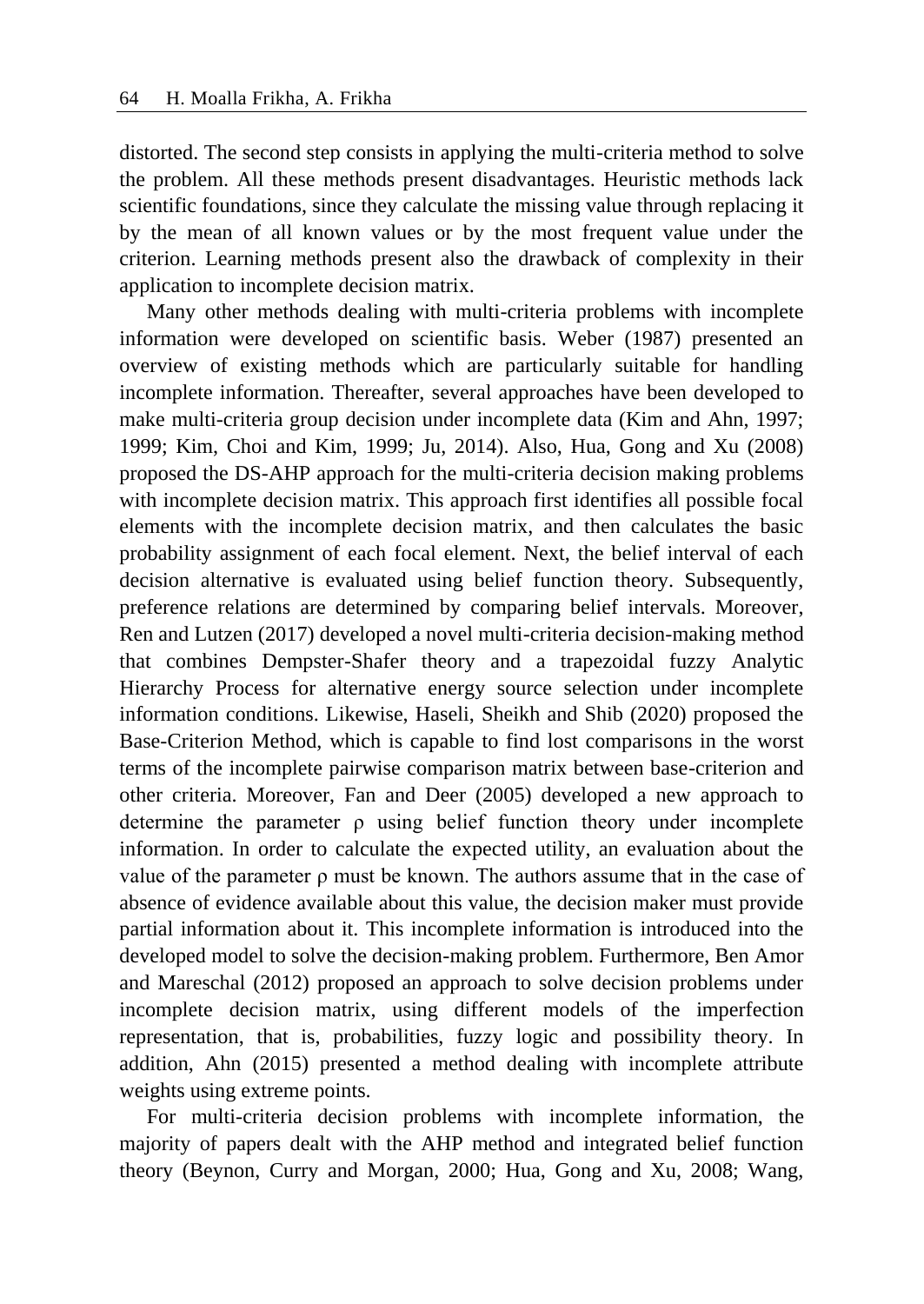2006; Hsu and Wang, 2011; Huang et al., 2014; Ju, 2014). However, in our paper we are interested in incorporating belief function theory into the PROMETHEE method.

# **3 The PROMETHEE approach**

PROMETHEE (Preference Ranking Organization Method for Enrichment Evaluations) (Brans and Vincke, 1985) is a multi-criteria decision making method for ranking alternatives evaluated on several conflicting criteria according to a decision maker's preferences. It is characterized by its simplicity and clearness (Brans, Vincke and Mareschal, 1986). Therefore, it has been applied in various area including environment, management, hydrology, business, finance, logistics and transportation, energy, manufacturing, and other fields (Behzadian et al., 2010). PROMETHEE is based on the principle of pairwise comparison of alternatives with respect to each criterion. The PROMETHEE methods involve five steps:

**Step 1:** Calculation of the performance differences from the decision matrix: The performance difference between each pair of alternatives  $a_i$  and  $a_j$  with

respect to each criterion *k* is calculated as follows:  
\n
$$
d_{ij}^{k} = \begin{cases} g_{k}(a_{i}) - g_{k}(a_{j}) & \text{for a criterion to maximize} \\ g_{k}(a_{j}) - g_{k}(a_{i}) & \text{for a criterion to minimize} \end{cases}
$$
\n(1)

where  $g_k(a_i)$  and  $g_k(a_j)$  show the performance of the alternatives  $a_i$  and  $a_j$ , respectively, with regard to criterion *k*.

**Step 2:** A preference function  $P_i^k$  has to be associated with each criterion to model the decision-maker's preferences with respect to each criterion *k*. When the decision maker compares two alternatives  $a_i$  and  $a_j$ ,  $P_j^k$  represents the intensity of preference for  $a_i$  over  $a_j$ , considering only the criterion  $k$ . The preference function's value varies between 0 and 1 and is assessed differently according to the criterion shape. The authors of PROMETHEE proposed six shapes of criteria functions that seem to cover most of the needs occurring in the real world (usual criterion, quasi criterion, criterion with linear preference, level criterion, criterion with linear preference and indifference area and Gaussian criterion). Depending on the manner in which the DM's preference increases with the difference between assessments of alternatives  $a_i$  and  $a_j$  with respect to the criterion  $k$ , the DM fixes the form of  $P_{ij}^k$  and the associated parameters for every criterion.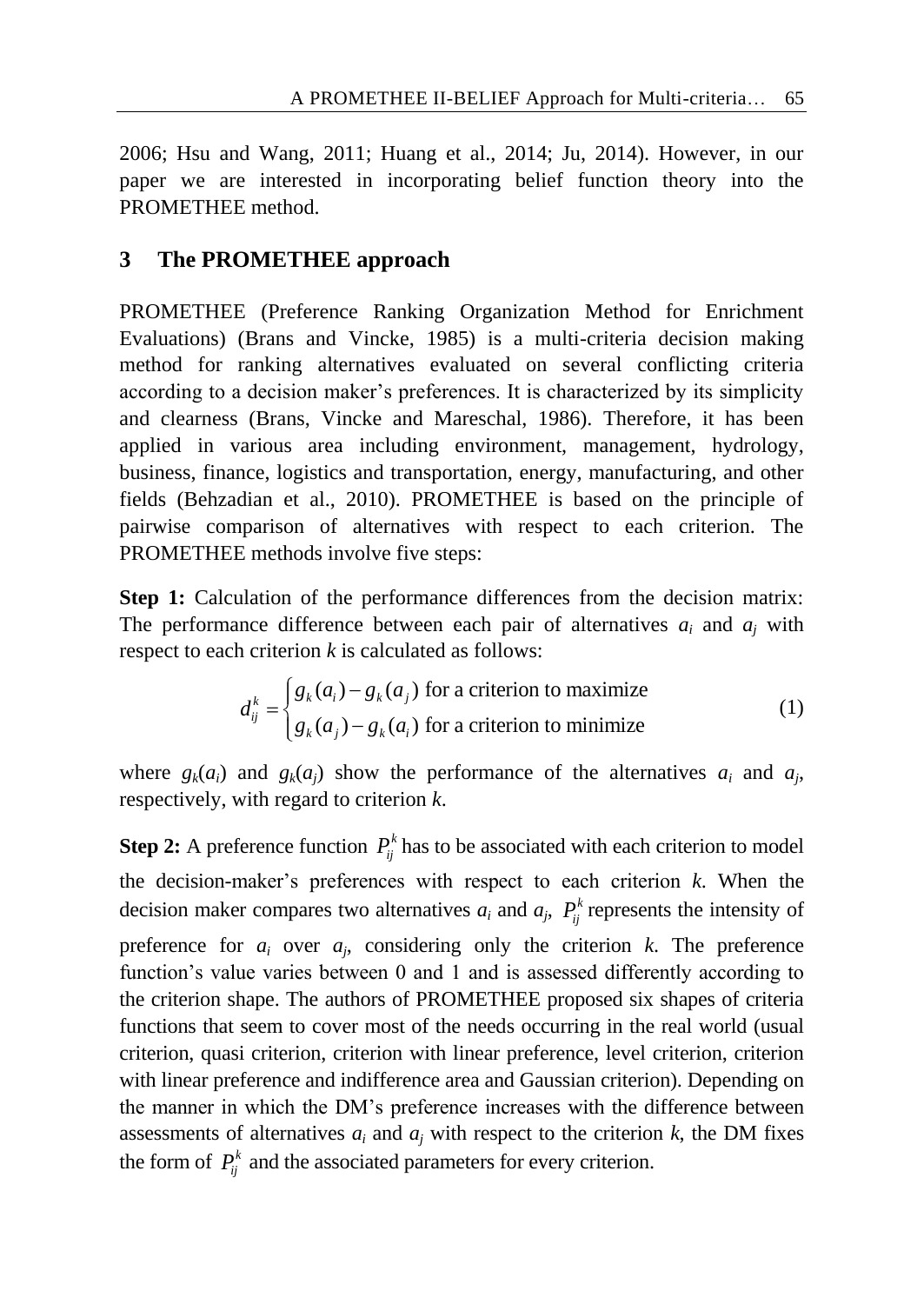To define the preference function, it is necessary to fix the values of indifference thresholds  $(q_k)$ , preference thresholds  $(p_k)$  and inflexion point of the Gaussian curve (Gaussian threshold's *σk*).

**Step 3:** Calculation of the aggregated preference index  $\pi_{ij}$ : For each pair of alternatives, an aggregated preference index is calculated as follows:

$$
\pi_{ij} = \sum_{k=1}^{n} w_k P_{ij}^k \tag{2}
$$

where  $w_k$  is the relative importance coefficient given to each criterion  $k$  with  $w_k \geq 0$  and 1 1 *n k k w*  $\sum_{k=1} w_k = 1$ . The greater  $w_k$ , the more important the criterion.

The aggregated preference index represents the degree of preference for *a<sup>i</sup>* over *a<sup>j</sup>* with respect to all the criteria simultaneously.

**Step 4:** Calculation of outranking flows: For each alternative, when compared with  $(m - 1)$  other alternatives, a positive, a negative and a net flow are calculated as:

$$
\phi_i^+ = \frac{1}{m-1} \sum_{j \neq i} \pi_{ij} \tag{3}
$$

$$
\phi_i^- = \frac{1}{m-1} \sum_{j \neq i} \pi_{ji} \tag{4}
$$

where  $\phi_i^+$  and  $\phi_i^-$  denote the positive and negative flows, respectively, for alternative  $a_i$ . A positive flow indicates the strength of  $a_i$  with regard to other alternatives. Similarly, a negative flow indicates the weakness of *a<sup>i</sup>* with regard to other alternatives.

The net outranking flow  $\phi$ <sub>i</sub> is the difference between the outgoing and the incoming flows. It is obtained as follows:

$$
\phi_i = \phi_i^+ - \phi_i^- \tag{5}
$$

#### **Step 5:** Alternative ranking

The solution of a particular decision problem depends on accepting or not the incomparability. If we accept it, we choose PROMETHEE I; otherwise, PROMETHEE II. PROMETHEE I generally leads to a ranking of the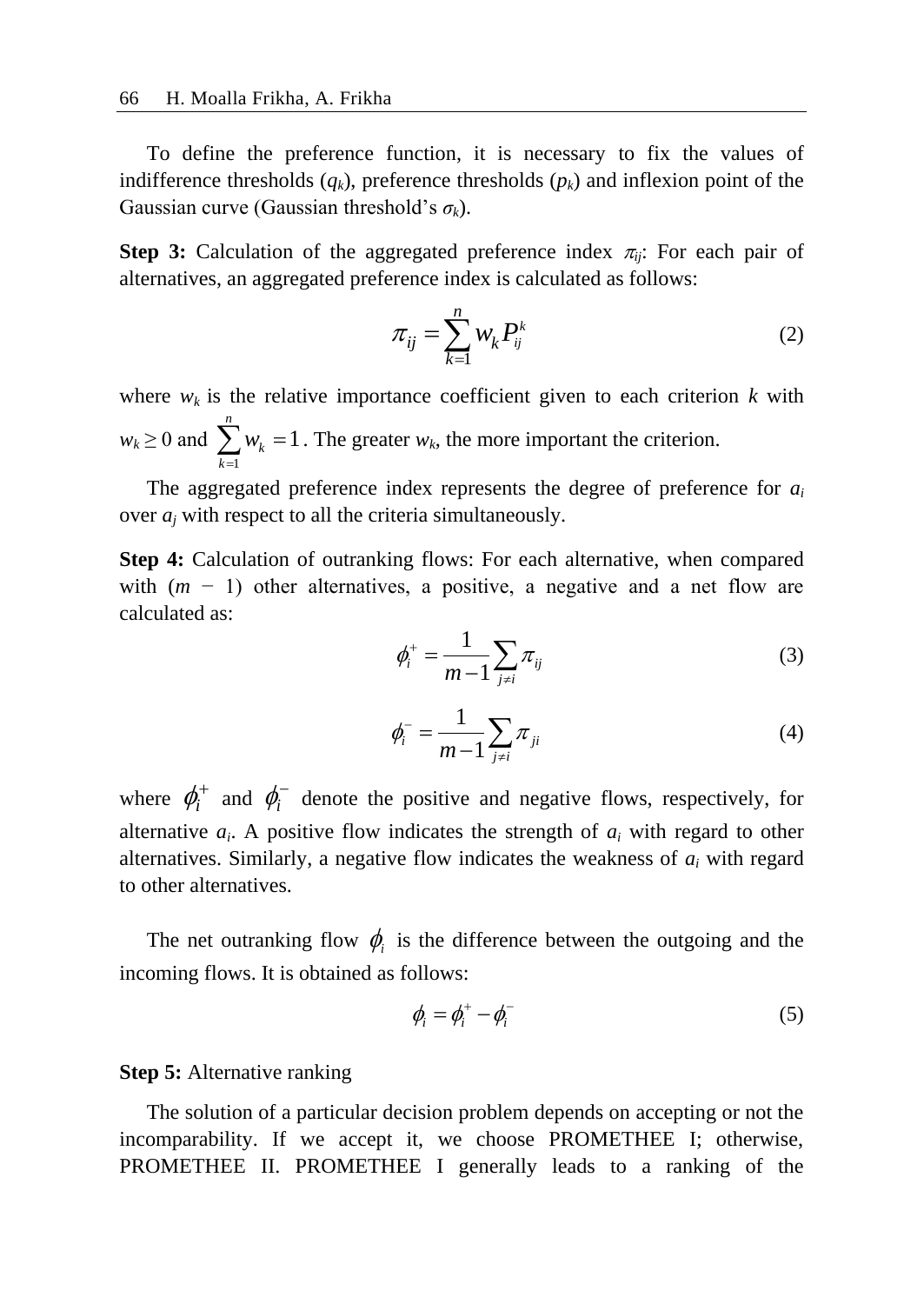alternatives by a partial pre-order, since it accepts the incomparability, whereas PROMETHEE II leads to a ranking of alternatives by a total pre-order, as it does not accept the incomparability. According to PROMETHEE II, all the alternatives are ranked from the best to the worst one. In fact,  $\phi_i$  can be positive or negative. The larger  $\phi_i$ , the more  $x_i$  outranks the other alternatives, and the less it is outranked. Thus:

- *a<sub>i</sub>* outranks *a<sub>j</sub>* if and only if  $\phi_i > \phi_j$  and
- *a<sub>i</sub>* is indifferent to *a<sub>j</sub>* if and only if  $\phi_i = \phi_j$

Instead of calculating the aggregated preference index and multi-criteria flows (steps 3 and 4), we can simply calculate uni-criteria flows, that means the positive, negative and net flows for each alternative with respect to each criterion separately. These flows are as follows:

$$
\phi_i^{k+} = \frac{1}{m-1} \sum_{j \neq i} P_{ij}^k \quad \forall \quad k = 1, ..., n
$$
 (6)

$$
\phi_i^{k-} = \frac{1}{m-1} \sum_{j \neq i} P_{ji}^k \quad \forall \quad k = 1, ..., n
$$
 (7)

$$
\phi_i^k = \phi_i^{k+} - \phi_i^{k-} \tag{8}
$$

The multi-criteria net flow is obtained as the weighted sum of mono-criteria net flows:

$$
\phi_i = \sum_{k=1}^n \phi_i^k w_k \tag{9}
$$

Alternative are ranked in decreasing order of their net flow values (step 5).

#### **4 Belief function theory**

The belief function theory (Dempster, 1967; Shafer, 1976) is a general framework for modeling uncertainty and imprecision when the available information is imperfect. It is an interesting tool for information fusion and decision making using, combination and decision rules, respectively.

A belief function model is defined by a finite and exhaustive set  $\Theta$  called the *frame of discernment* of the problem under consideration. The set of all subsets of  $\Theta$  is called the *power set of*  $\Theta$  and denoted by  $2^{\Theta}$ .

A *Basic Probability Assignment function* (BPA) is a mapping *m*:  $2^{\circ} \rightarrow [0, 1]$ . It assigns to every subset  $A \subseteq \Theta$  a number  $m(A)$ , called the mass of A, which represents the degree of belief attributed exactly to *A*, and to none of its subsets. This function must satisfy the following conditions:  $m(\emptyset) = 0$ , and  $\sum \{m(A) / A \subseteq \Theta\} = 1$ .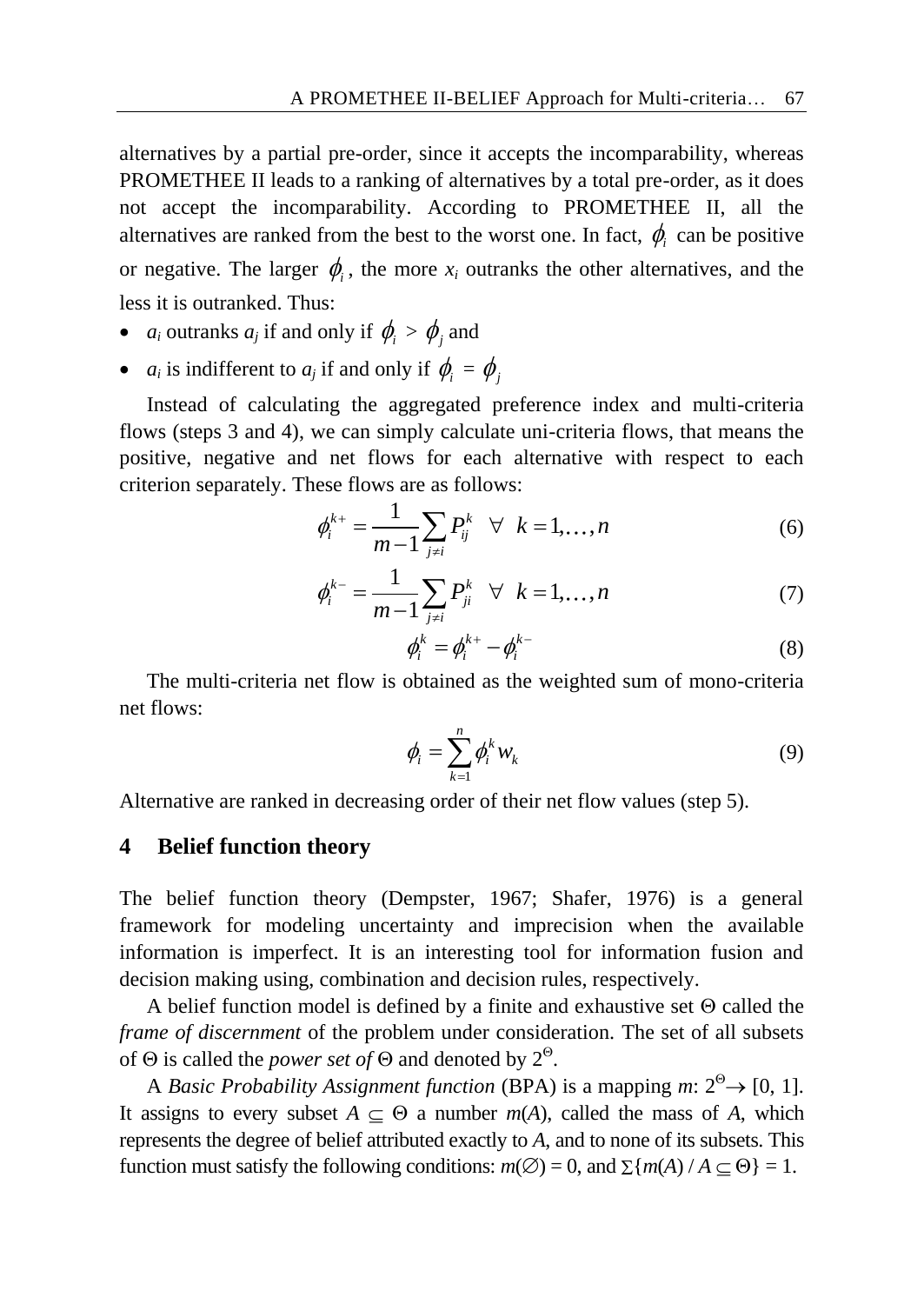When  $m(A) > 0$ , *A* is called a *focal element* of *m*. The set of focal elements of *m* is denoted  $\mathfrak{I}$  and the pair  $(\mathfrak{I}, m)$  is called the *body of evidence*.

A BPA can be represented equivalently by its associated belief and plausibility functions. A *belief function* is a mapping *Bel*:  $2^{\circ} \rightarrow [0, 1]$ , defined as:

$$
Bel(A) = \sum_{B \subseteq A} m(B) \quad \forall \ A \subseteq \Theta \tag{10}
$$

*Bel*(*A*) measures the total belief (credibility) completely committed to  $A \subseteq \Theta$ . A *plausibility function* is a mapping  $Pl: 2^{\circ} \rightarrow [0, 1]$ , defined as:

$$
Pl(A) = \sum_{B \cap A \neq \emptyset} m(B) \quad \forall \ A \subseteq \Theta \tag{11}
$$

*Pl*(*A*) can be regarded as the maximum amount of belief that could be given to *A*.

In belief function theory, combination is an operation that plays a fundamental role. The BPAs generated by several distinct sources are combined to yield a global BPA that synthesizes the data provided by the different sources.

Let *m<sup>i</sup>* and *m<sup>j</sup>* denote two BPAs obtained from two distinct sources *i* and *j* in the same frame of discernment  $\Theta$ . According to Dempster's rule of combination (Shafer, 1976), we have:<br>  $m(A) = \frac{1}{1 - K} \sum_{B \cap C = A} m_i(B) \times m_j(C) \quad \forall A \subseteq \Theta$ , where  $K = \sum_{B \cap C = \emptyset} m_i(B) \times m_j(C)$  (12) (Shafer, 1976), we have: burces.<br>
and  $m_j$  denote two BPAs obtained from two distinct sources *i* and<br>
rame of discernment  $\Theta$ . According to Dempster's rule of combina<br>
76), we have:<br>  $\frac{1}{-K} \sum_{B \cap C = A} m_i(B) \times m_j(C) \forall A \subseteq \Theta$ , where  $K = \sum_{B \cap C = \emptyset} m$ 

$$
m(A) = \frac{1}{1 - K} \sum_{B \cap C = A} m_i(B) \times m_j(C) \quad \forall A \subseteq \Theta, \text{ where } K = \sum_{B \cap C = \emptyset} m_i(B) \times m_j(C) \tag{12}
$$

Dempster's combination rule verifies some interesting properties (commutative and associative). However, in some situations, this rule cannot be used. When there are large conflicts between bodies of evidence, counterintuitive behavior will emerge (Zadeh, 1979). Other rules have been proposed to deal with the inconvenience of the loss of majority opinion. For instance, Murphy (2000) has, proposed, for the first time, the average rule where the belief mass of a subset  $A \subset \Theta$  provided by independent sources are averaged to determine the global belief mass on *A*. Suppose there are *n* information

sources providing *n* BPAs 
$$
m_i
$$
 for all  $i = 1, ..., n$ . The average rule is defined as:  
\n
$$
m(A) = \frac{1}{n} \sum_{i=1}^{n} m_i(A) \ \forall \ A \in \Theta \text{ and } A \neq \emptyset
$$
\n(13)

This rule does not, however, offer convergence toward certainty. In fact, it is not always adequate to yield reasonable results, particularly when the evidence has a high degree of conflict. For this reason, Murphy has proposed another combination rule based on the idea of incorporating the average operation into Dempster's rule of combination. In this rule, all information sources are equally important, and, therefore, have the same weight  $(1/n)$  in the sum of evidence (equation 13). Murphy's averaging rule is recommended in cases when the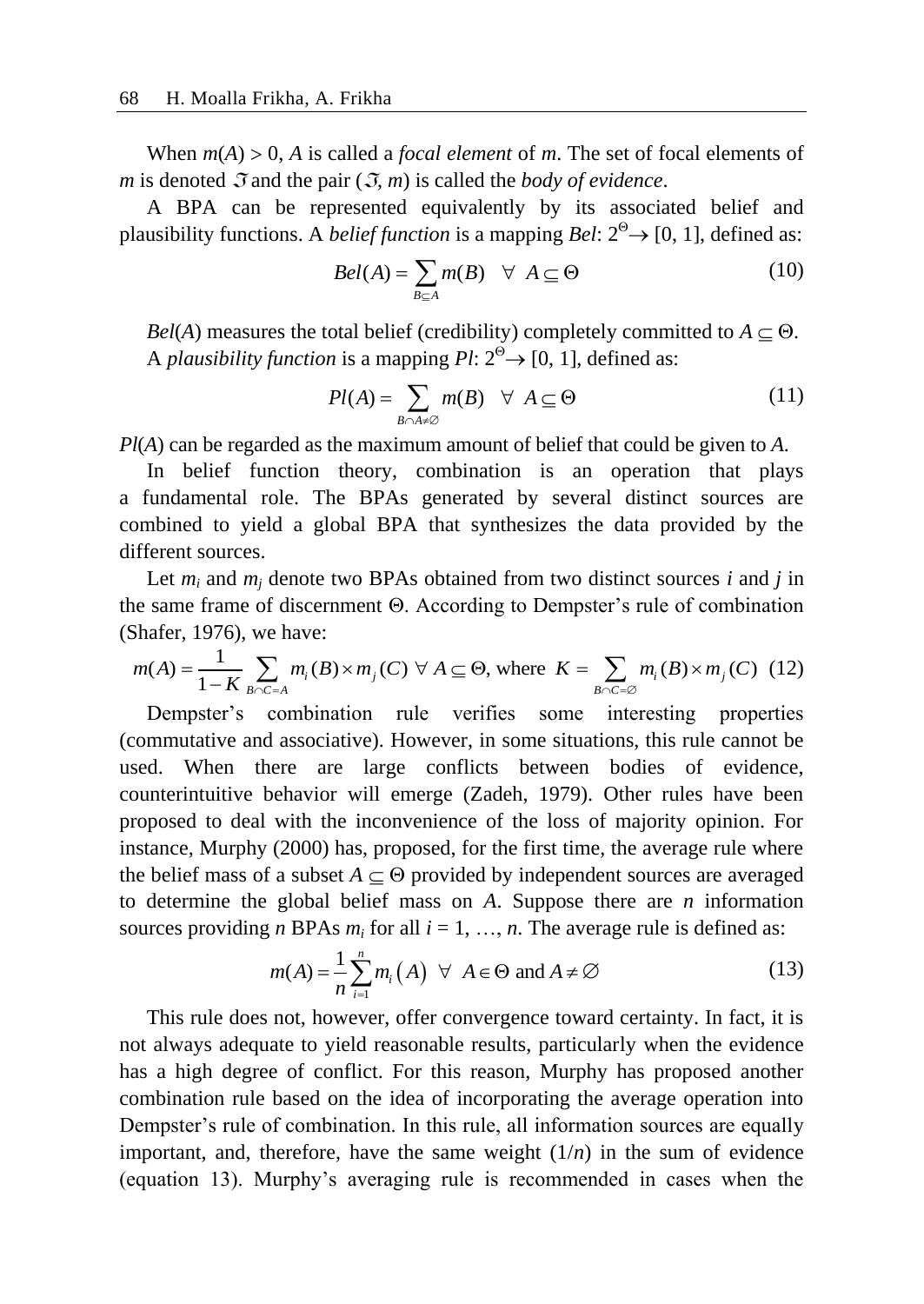objective is to preserve the opinion of the majority when one source contradicts several other, consistent sources.

In belief function theory, several decision rules are possible; they are, most of the times, applied to the choice of one hypothesis from among many. In order to obtain a decision without ambiguity, we should choose the hypothesis whose credibility is superior to the plausibility of any other hypothesis. Nonetheless, credibility and plausibility functions may generate, in several situations, different ranking of a single hypothesis. To overcome this inconvenience, other decision rules have been developed, based on either credibility or plausibility, such as the maximum of credibility and the maximum of plausibility. The first rule selects the hypothesis with the maximum of total belief and the second chooses the least contradicted hypothesis. However, the maximum of credibility has the drawback of not being used when focal elements are sets of hypothesis. Furthermore, Smets (2002) claims that the maximum of plausibility decision rule is subject to counterexamples. For that purpose, he transforms belief functions into a *pignistic probability function BetP* to make decisions. This transformation consists of distributing each mass *m*(*A*) equally among the statements that compose *A*  $\subseteq$   $\Theta$ . Formally, *BetP* is defined as:<br> $R_{ef}P(A) = \sum_{m \in \mathbb{R}} m(R) \frac{|A \cap B|}{m(R)}$ 

$$
BetP(A) = \sum_{B \subseteq A} m(B) \frac{|A \cap B|}{|B|} \quad \forall \ A \subseteq \Theta \tag{14}
$$

where  $|B|$  is the cardinality of *B*. *BetP(A)* can be viewed as a betting commitment to *A* and represents the total mass value that *A* can carry. The decision rule used consists in choosing the hypothesis with the maximum of pignistic probability.

$$
\theta_{\text{likely}} = \text{Arg} \underset{\theta_i \in \Theta}{\text{Max}} \left( \text{Beta}(P(\theta_i)) \right) \tag{15}
$$

#### **5 The PROMETHEE II-BELIEF approach**

Let  $P = \{A, C, g, f\}$  be a multi-criteria decision problem where  $A = \{a_1, a_2, ..., a_m\}$ is a non-empty finite set of alternatives  $a_i$  and  $C = \{c_1, c_2, ..., c_n\}$  is a non--empty finite set of decision criteria  $c_k$ . For each criterion  $c_k$ ,  $f: A \times C \rightarrow G$ ,  $f(a_i, c_k) \in G$ , where  $g_k(a_i)$ , an element of *G*, is called the evaluation of alternative *i* with respect to criterion *k*. If there is at least one criterion  $c_k$  and  $g_k(a_i)$  which includes missing values, then problem *P* is called a multi-criteria decision making problem with incomplete information. Missing values in the decision matrix are denoted by asterisks, as are the unknown weights  $w_k$  associated with criterion *k*. For each criterion, the decision maker must provide at least two distinct evaluations of alternatives.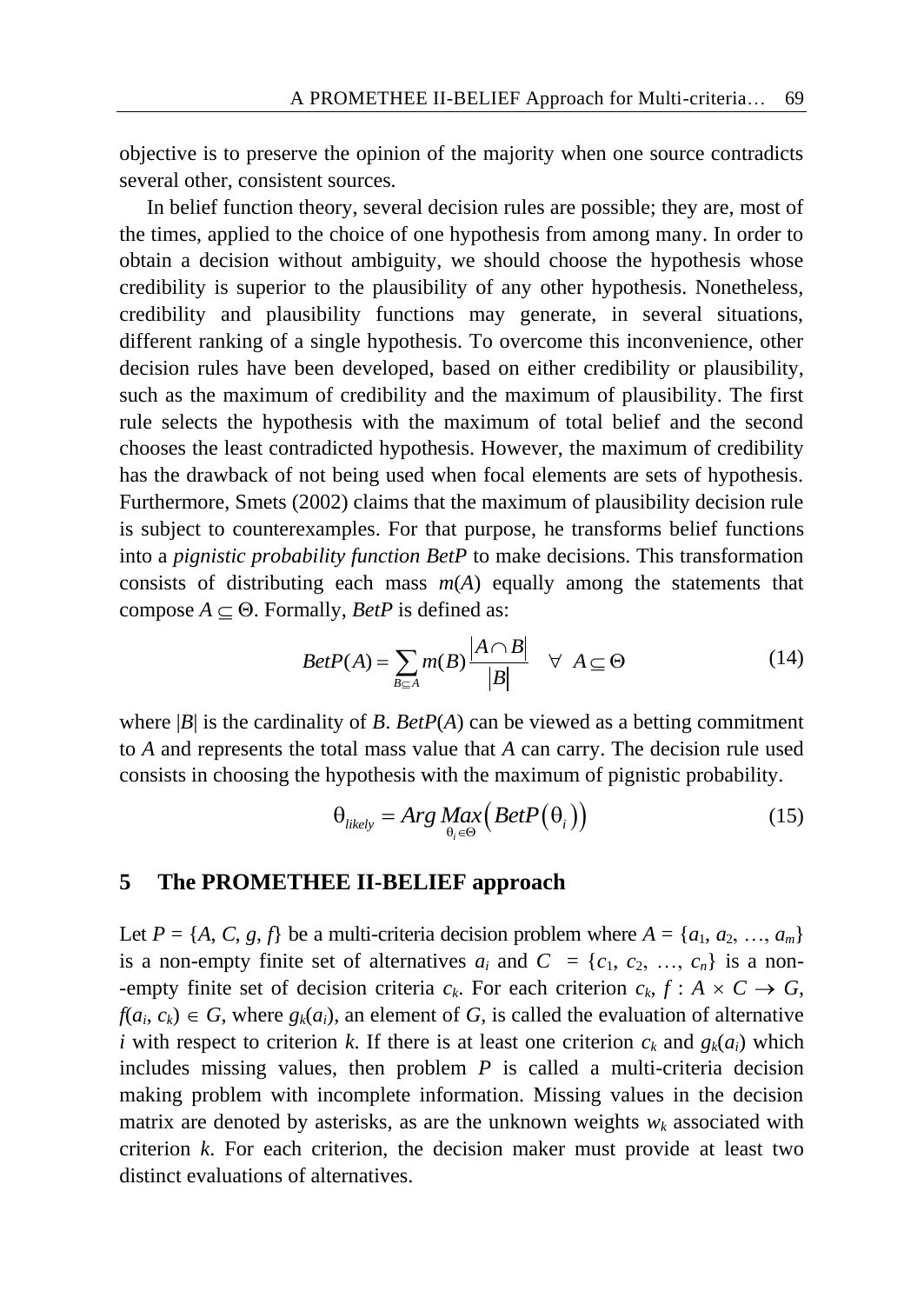In the proposed PROMETHEE II-BELIEF, we first determine the focal elements, and then the distributions of belief masses using PROMETHEE's net flows. Thereafter, weights are calculated and the obtained distribution masses are combined using Murphy's modified combination rule in order to infer a global belief structure. The ranking of alternatives is based on pignistic probabilities.

#### **5.1 Determination of focal elements from the incomplete decision matrix**

Let  $A = \{a_1, a_2, ..., a_m\}$  be the set of decision alternatives, equivalent to the frame of discernment, and  $A_h$  ( $h = 1, ..., 2^m$ ) be a subset of *A*. Each subset  $A_h \subseteq A$ such that  $g_k(A_h) > 0$  is called a focal element, which can be defined from the decision matrix as follows:

**Definition 1.** For all  $a_i$  and  $a_j \in A$  with  $a_i \neq a_j$ , if  $g_k(a_i) = g_k(a_j)$ , then  $a_i$  and  $a_j$ belong to the same focal element. Hence, both alternatives  $a_i$  and  $a_j$  are regrouped under one focal element.

Hence, from the decision matrix *G* we generate a new decision matrix  $G' = g'_{k}(A_{h})$ , where  $g'_{k}(A_{h})$  is the evaluation of the subsets of alternatives  $A_{h}$  with respect to each criterion  $c_k$  ( $k = 1, ..., n$ ;  $h = 1, ..., p$ ;  $p \le 2^m$ ). The matrix *G*' does not contain all the  $2^m$  subsets, but only the focal elements  $A_h$ . This step can considerably reduce the number of comparisons within the PROMETHEE II method.

#### **5.2 Determination of belief mass distributions**

Using the decision matrix *G*', we apply the PROMETHEE II method, which consists in comparing not only decision alternatives, but also subsets of alternatives (focal elements)  $A_h$  and  $A_l$  with  $h \neq l$ , pairwise with respect to each criterion *k*. We calculate the preference function values and then the uni-criteria positive, negative and net flows of each subset  $A_h$  for each criterion separately (equations 6-8).

In the PROMETHEE II method, net flows can be positive or negative. In order to transform net flows into belief mass distributions, and since the belief mass  $m_k(A_h^k)$  must be positive, we first calculate an exponential function  $\lambda^{\phi^k_h}$  for each net flow  $\phi_h^k$  for  $h = 1, ..., p; p \le 2^m; k = 1, ..., n$ . The base of the exponential function is  $\lambda$ .

If  $\lambda$  is positive and smaller than 1,  $\lambda^{\phi^k_h}$  is a decreasing function. However, the belief mass distribution based on  $\lambda^{\phi^k_n}$  must be an increasing function of the net flow. Hence, the base should be greater than 1. The bigger the base  $\lambda$ , the faster the exponential function shrinks for low values of net flow.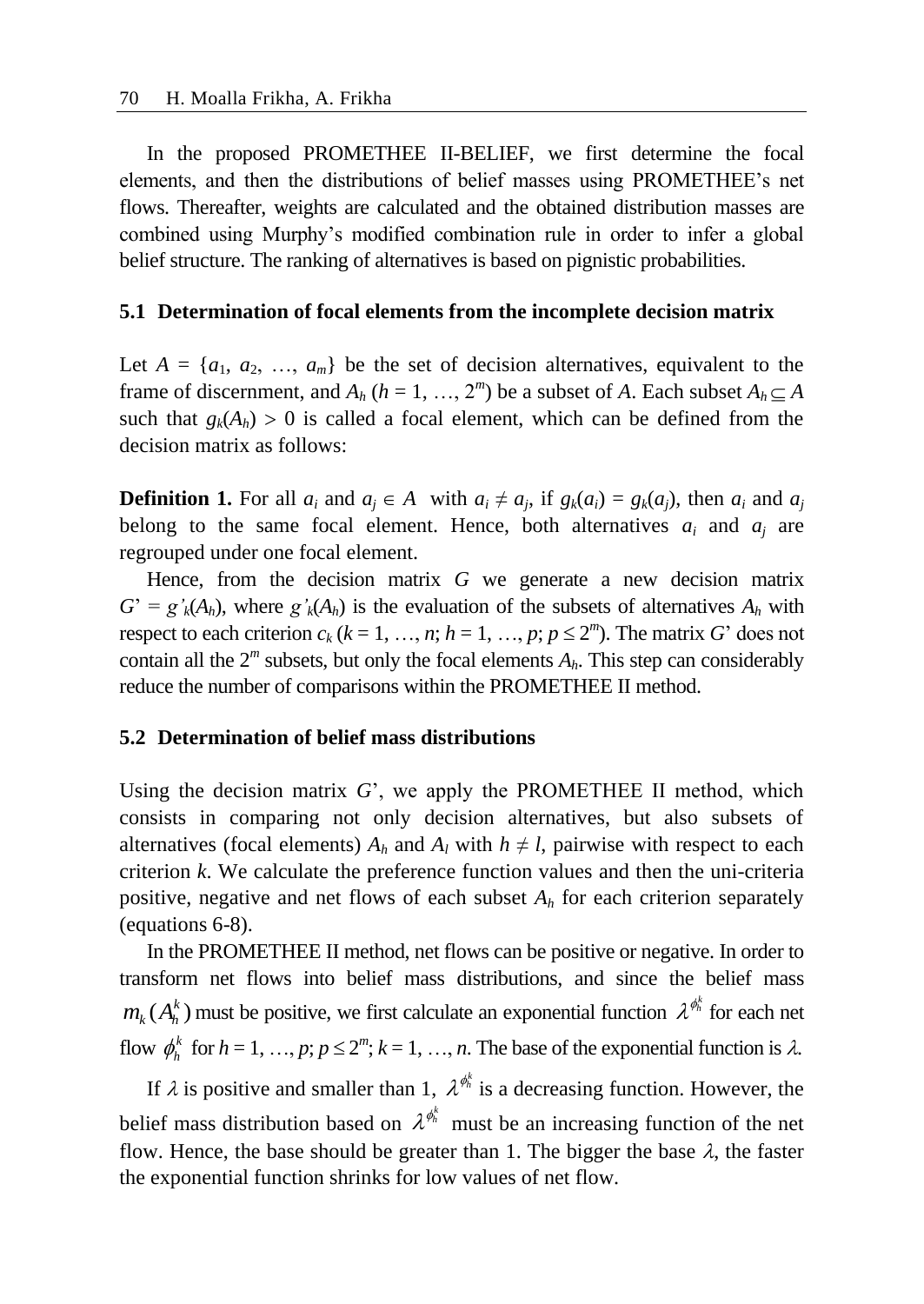Next, the values of  $\lambda^{\phi_h^k}$  must be normalized in order to obtain belief mass distributions for all the focal elements with respect to each criterion.

**Definition 2.** For all focal elements  $A_h^k \in 2^A$ , the belief mass distribution

associated with each criterion *k* is defined as:  
\n
$$
m_k(A_h^k) = \frac{\lambda^{\phi_h^k}}{\sum_{h=1}^p \lambda^{\phi_h^k}} \quad \forall \ k = 1,...,n \text{ and } \forall \ h = 1,...,p \ ; p \le 2^m \qquad (16)
$$

The normalization rule (equation 16) guarantees that  $m_k(A_h^k) \in [0, 1]$  and  $\sum (m_k (A_h^k) / A_h^k \subseteq \mathcal{A}) = 1.$ 

Since the belief mass distribution  $m_k(A_h^k)$  is an increasing function of the net flow, the higher the net flow, the greater the mass and the more preferred the given subset. The belief mass measures the strength of the subset  $A_h^k$  compared to all other subsets with respect to each criterion *k*. The more important the belief mass, the more focal element  $A_h^k$  dominates the others.

#### **5.3 Criteria weight determination**

To solve the problem of data subjectivity while providing precise weight values, we propose to determine criteria weights based on belief mass distributions deduced from mono-criteria net flows. The new method relies on the difference between two pignistic probabilities associated with two belief masses.

Formally, let us consider  $BetP_k$  and  $BetP_k$ <sup>2</sup>, pignistic probabilities derived from belief masses associated respectively with criteria *k* and *k'*. The distance between betting commitments  $BetP_k$  and  $BetP_k$ <sup>*(Liu, 2006)* is denoted by</sup> *difBetP* and defined as: difBetP and defined as:<br>  $DifBetP(k, k') = Max_{A \subset \mathcal{F}}(|BetP_k(A_h) - BetP_k(A_h)|)$ 

$$
\text{Find as:} \\
\text{Dif} \text{Det}P(k, k') = \text{Max} \left( \left| \text{Det}P_k(A_h) - \text{Det}P_{k'}(A_h) \right| \right) \tag{17}
$$

**Definition 3.** Assume *n* pignistic probabilities generated from *n* criteria. We define the similarity degree between two criteria  $k$  and  $k'$  as:

$$
Sim(k, k') = 1 - DifBeP(k, k') \tag{18}
$$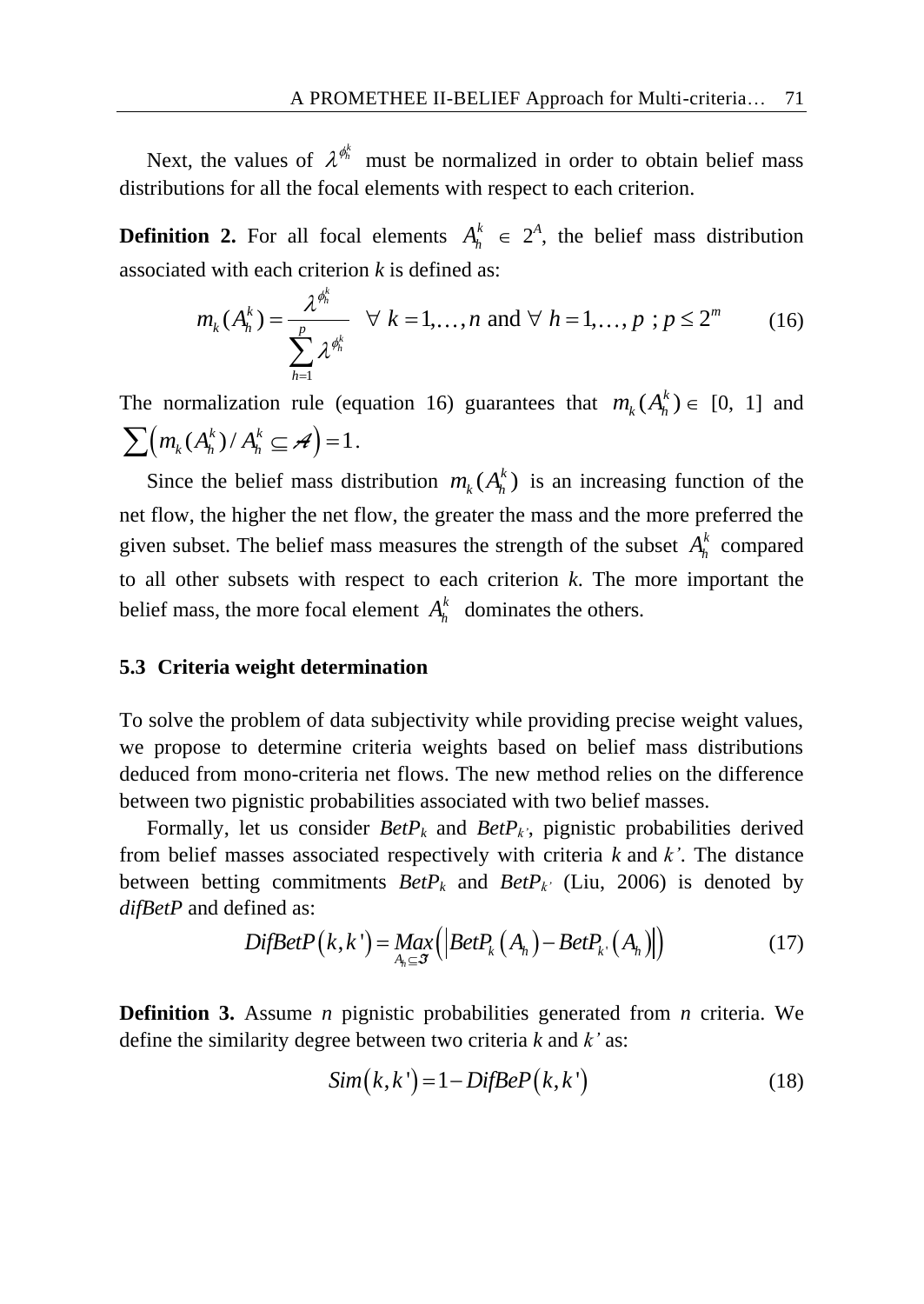**Definition 4.** The importance degree *Imp* of each criterion is defined as:

$$
Imp(k) = \sum_{\substack{k=1 \ k \neq k'}}^{n} Sim(k, k') \quad \forall \quad k = 1, \dots, n
$$
 (19)

The more similar to other criteria criterion *k* is, the more important it is.

**Definition 5.** The normalized weight vector  $w_k$  of all criteria  $k = 1, ..., n$  is defined as:

$$
w_k = \frac{Imp(k)}{\sum_{k=1}^{n} Imp(k)} \tag{20}
$$

This transformation ensures that weight values are normalized so that 1  $0 \leq w_k \leq 1$  and  $\sum_{k=1}^{n} w_k = 1$  $V_k \leq 1$  and  $\sum_{k=1}^{k} W_k$  $w_k \leq 1$  and  $\sum_{k=1}^{n} w_k$  $\leq w_k \leq 1$  and  $\sum_{k=1}^{n} w_k = 1$ . Obviously, the higher the importance degree of

a criterion, the higher its weight.

#### **5.4 Combination of belief mass distribution**

In the PROMETHEE II method, all mono-criteria net flows must be aggregated using weight values in order to get multi-criteria net flows. Similarly, in our proposed method, the aggregation operation involves combining belief mass distributions derived from mono-criteria net flows. The combination allows for extracting a global belief mass structure which is equivalent to a multi-criteria net flow.

To combine all deduced belief mass distributions, Murphy's rule is used. This rule considers all criteria as equally important, and therefore as having the same weight  $(1/n)$ , which is not always reasonable in real-life cases since some criteria may be more important than others. Hence, criteria weights must be taken into consideration. We propose to modify Murphy's combination rule using the obtained objective weight values instead of equal weights. Thereafter, a modified Murphy's combination rule is applied to compute weighted average mass*m* as follows:

$$
\overline{m}(A_h) = \sum_{k=1}^{n} \left( w_k \times m_k (A_h) \right) \forall A_h \subseteq A
$$
 (21)

The weighted average mass must be combined *n* − 1 times using Dempster's rule to obtain an overall belief mass *m*:

to obtain an overall belief mass m:  
\n
$$
m(A_h) = \underbrace{\overline{m}(A_h) \oplus \cdots \oplus \overline{m}(A_h)}_{(n-1) \text{ times}} \quad \forall A_h \subseteq \mathcal{A}
$$
\n(22)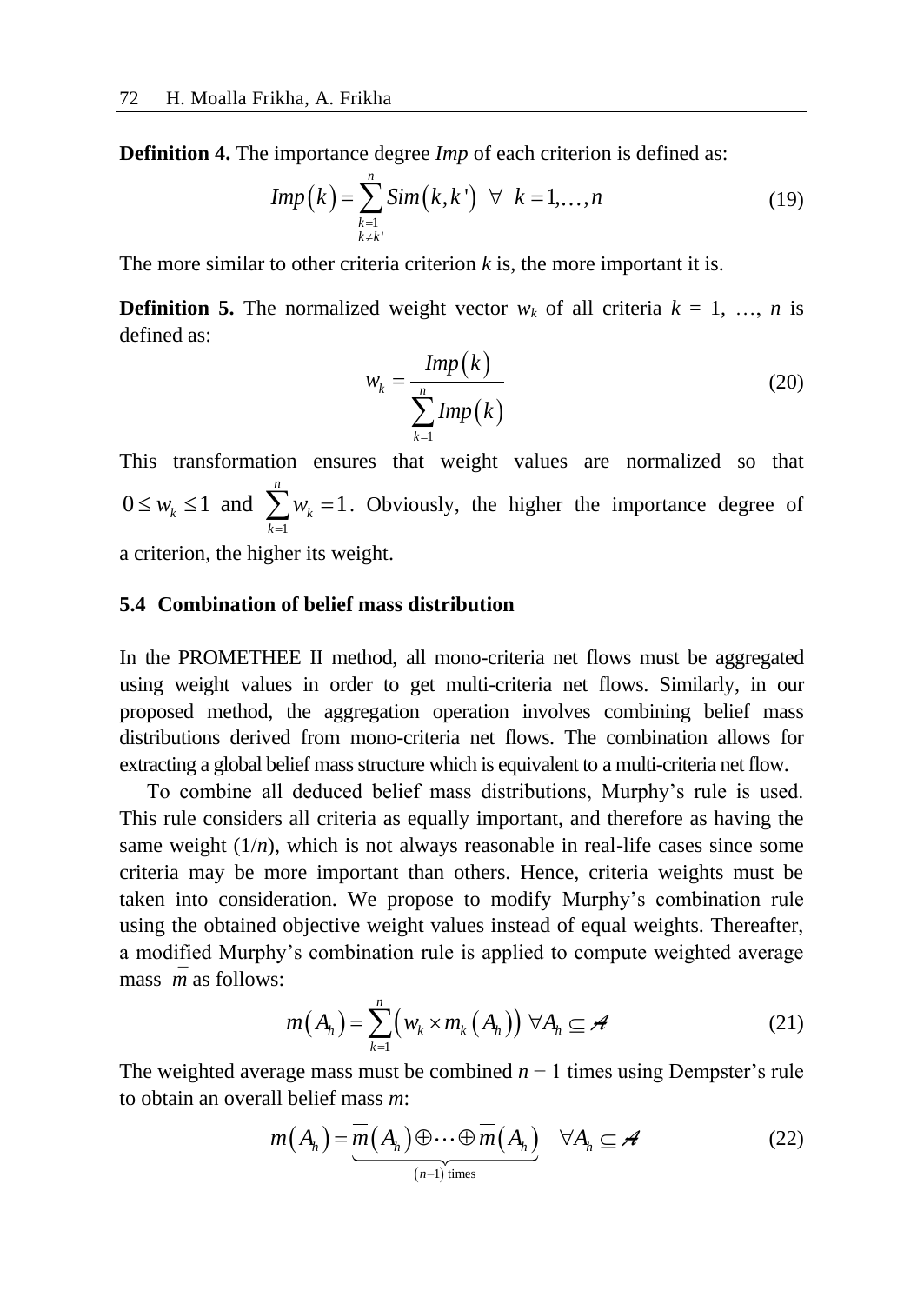Our proposed aggregation approach presents many advantages. Since in multicriteria problems criteria are conflicting and the determination of the best compromise solution is required, our proposed aggregation approach solves the problem of conflicting criteria by preserving the evaluation of the majority of criteria. In addition, it presents the advantage of considering criteria weights to calculate the overall belief mass distribution for each focal element. Finally, the global information obtained from modified Murphy's rule will be used for alternative ranking.

# **5.5 Alternative ranking**

To rank alternatives from the best to the worst, we must first transform the obtained overall belief mass into pignistic probability *BetP* using pignistic transformation, defined as:

d as:  
\n
$$
BetP(a_i) = \sum_{a_i \in A_h} \frac{m(A_h)}{|A_h|} \quad \forall \quad a_i \in \mathcal{A}
$$
\n(23)

This transformation allows to have a global evaluation for each alternative. The ranking of alternatives is performed in decreasing order of pignistic probabilities.

# **6 Experimental settings**

In this section, a few examples are introduced to illustrate our approach and to compare it with the standard PROMETHEE II. We consider the case of a complete decision matrix with equal evaluations of some alternatives, the particular cases where an alternative is dominated, cases where an alternative is dominant, and, finally, the case of an incomplete decision matrix.

# **6.1 Complete decision matrix with some equal alternative evaluations**

In order to compare our proposed approach PROMETHEE II-BELIEF with the standard PROMETHEE II, we consider a multi-criteria illustrative example where the elements of the decision matrix are known. The decision matrix contains alternatives with the same evaluations according with respect to some criteria. The decision matrix *G* is shown in Table 1.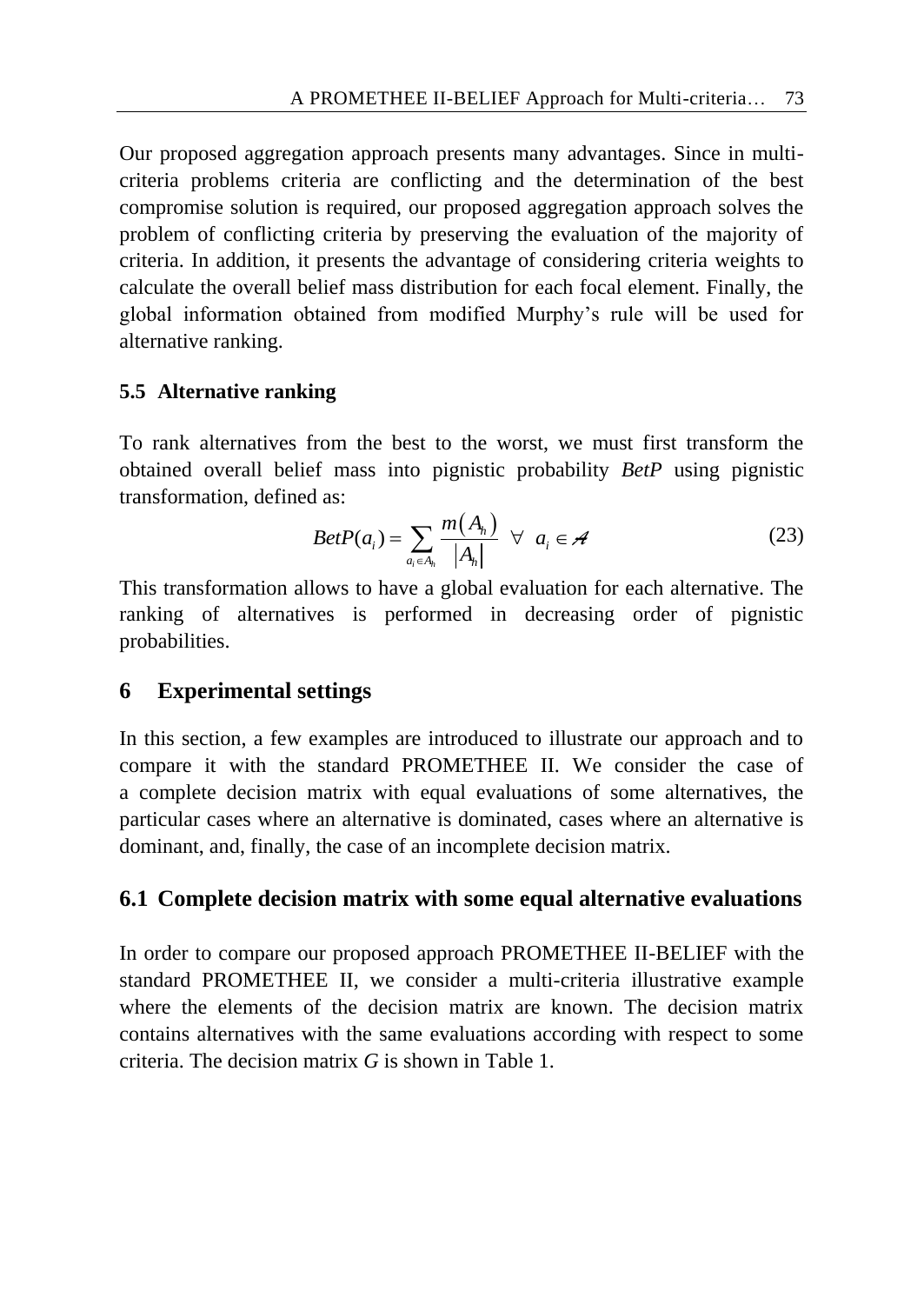Table 1: Decision matrix *G*

The shapes of the criteria as well as their associated parameters (indifference thresholds  $q_k$ , preference thresholds  $p_k$  and Gaussian threshold  $\sigma_k$ ) are:

- *C*<sub>1</sub> is a Gaussian criterion with  $\sigma_1 = 10$
- *C*<sub>2</sub> is a level criterion with  $q_2 = 5$  and  $p_2 = 10$
- *C*<sub>3</sub> is a criterion with linear preference and indifference area with  $q_3 = 0.5$  and  $p_3 = 1.5$
- *C*<sub>4</sub> is a level criterion with  $q_4 = 1$  and  $p_4 = 1.5$
- *C*<sub>5</sub> is a quasi criterion with  $q_5 = 1$

#### **PROMETHEE II-BELIEF**

In order to apply PROMETHEE II-BELIEF, decision matrix *G*' evaluating focal elements, belief mass distributions as well as criteria weight values are presented in appendix A (Table A.1-A.3).

The obtained weight values are introduced to modified Murphy's rule to combine all belief mass distributions. Thereafter, we transform the obtained overall belief mass into pignistic probabilities *BetP* using pignistic transformation. The results are as follows:

*BetP* (*A*) = 0.4527; *BetP* (*B*) = 0.2752; *BetP* (*C*) = 0.1115; *BetP* (*D*) = 0.0286; *BetP*  $(E) = 0.1320$ 

The alternatives are ranked in decreasing order of their pignistic probabilities. We obtain the following ranking: *A*≻*B*≻*E*≻*C*≻*D.*

#### **Standard PROMETHEE II**

We integrate the weight values obtained from PROMETHEE II-BELIEF into the standard PROMETHEE II. The following net flows are then obtained:

 $\phi_A = 0.4590$ ;  $\phi_B = 0.2141$ ;  $\phi_C = -0.1556$ ;  $\phi_D = -0.6460$ ;  $\phi_F = 0.1285$ 

According to the net flows values, we rank the alternatives from the best to the worst. We obtain the following ranking: *A*≻*B*≻*E*≻*C*≻*D*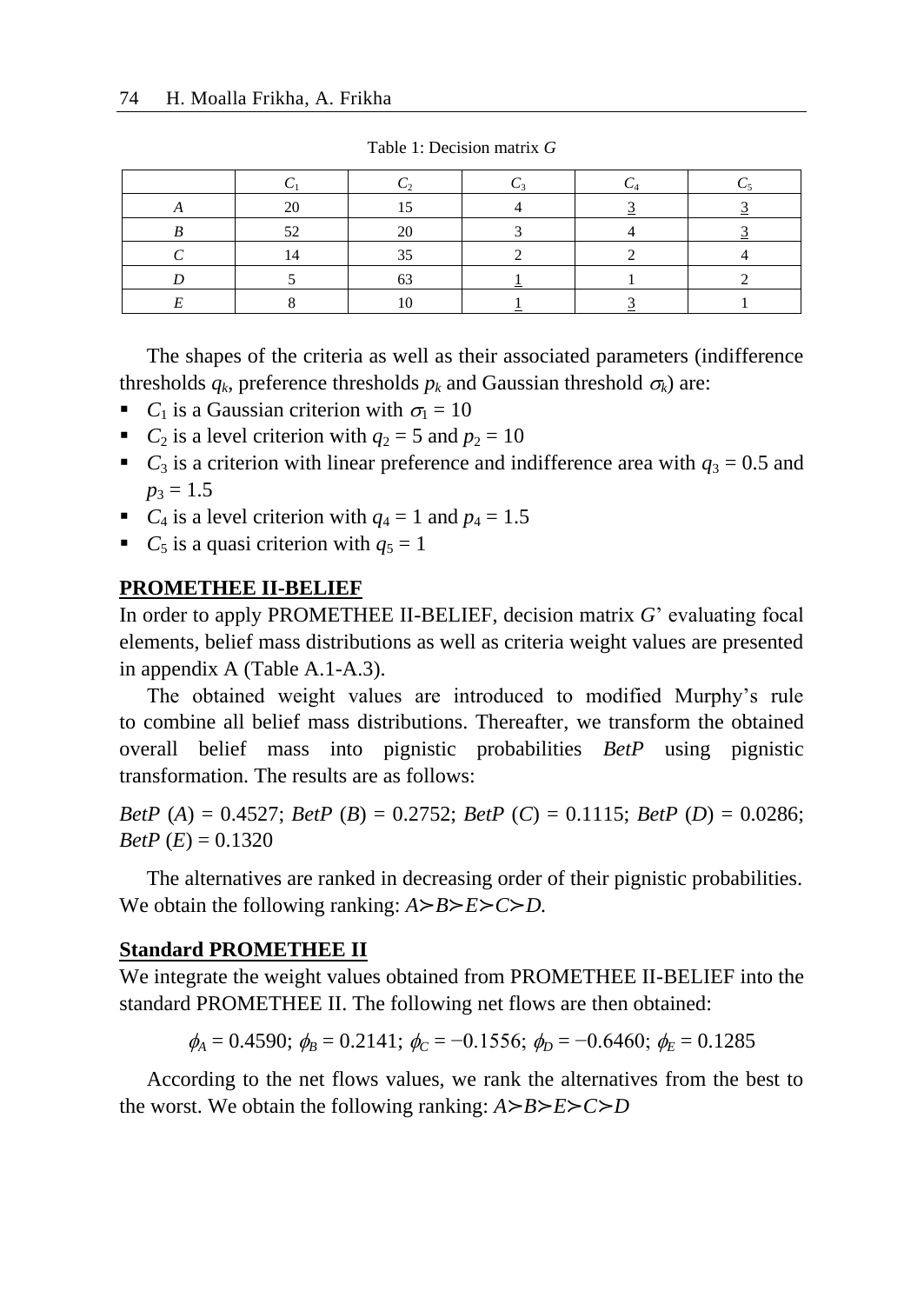### **6.2 Particular case: Dominant alternative**

In this example (Table 2), we assume that alternative *B* is dominant over all criteria.

Table 2: Decision matrix with a dominant alternative

### **PROMETHEE II-BELIEF**

Calculations based on PROMETHEE II's net flows, are presented in appendix B (Table B.1-B.3). The overall belief mass is transformed into pignistic probabilities *BetP*, which are:

*BetP* (*A*) = 0.2037; *BetP* (*B*) = 0.6580; *BetP* (*C*) = 0.0582; *BetP* (*D*) = 0.0121; *BetP*  $(E) = 0.0680$ 

The alternatives are ranked according to the decreasing order of their pignistic probabilities. The obtained ranking is: *B*≻*A*≻*E*≻*C*≻*D*

### **Standard PROMETHEE II**

Using the obtained weights, PROMETHEE II's net flows are calculated:

 $\phi_A = 0.2965$ ;  $\phi_B = 0.6874$ ;  $\phi_C = -0.2257$ ;  $\phi_D = -0.7826$ ;  $\phi_E = 0.0244$ 

We obtain the following ranking of the alternatives: *B*≻*A*≻*E*≻*C*≻*D*.

The results confirm the assumption of the particular case and show that alternative *B* is dominant, either for the PROMETHEE II-BELIEF approach or the standard PROMETHEE II. In fact, both  $BetP(B)$  and  $\phi_B$  are far greater than other alternative values.

## **6.3 Particular case: Dominated alternative**

In this example, we present a particular case where alternative *D* is dominated by all other alternatives. It has high evaluations with respect to the criteria to be minimized and low evaluations with respect to the criteria to be maximized. The assessments are presented in Table 3.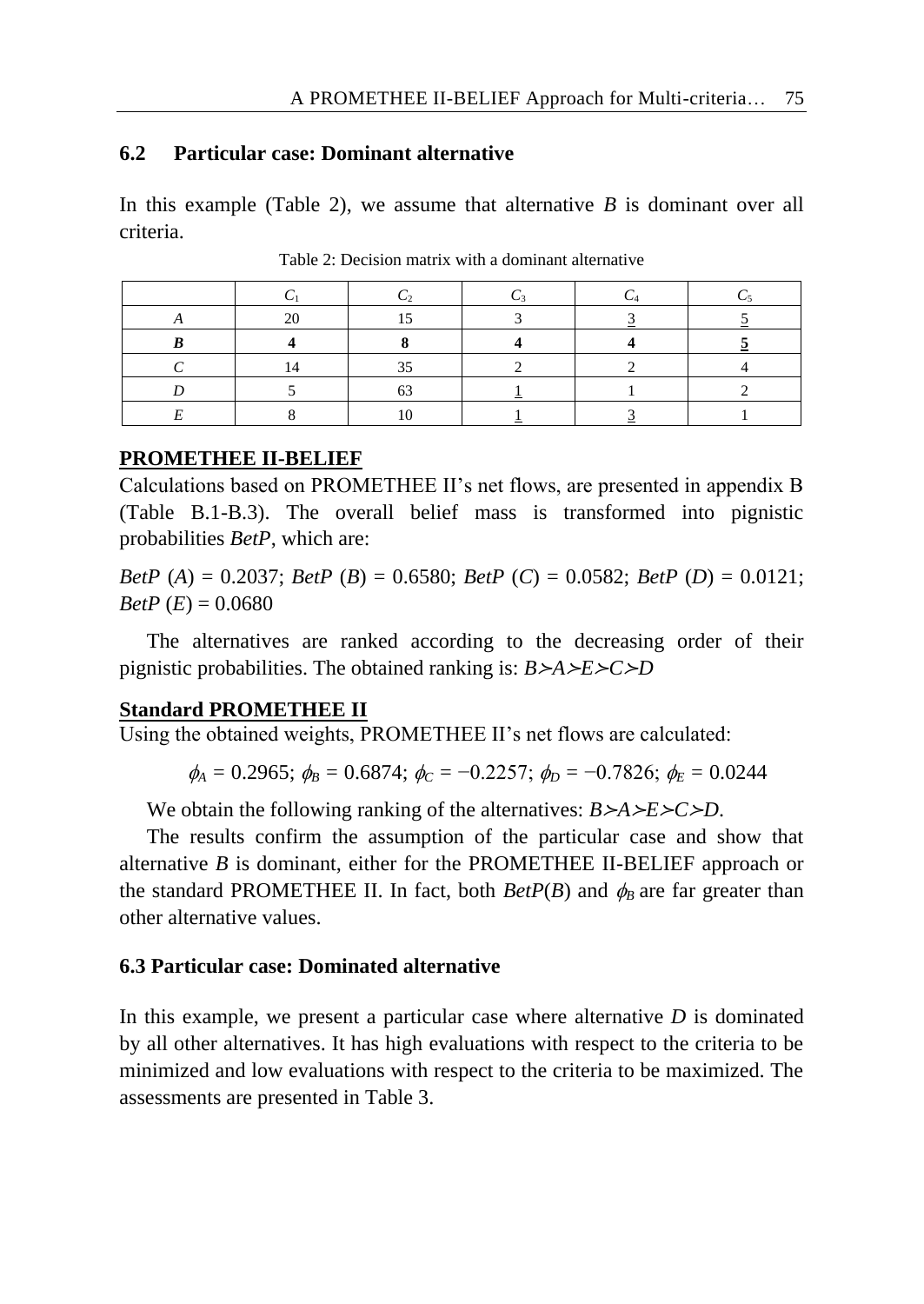| 2C |           |  |  |
|----|-----------|--|--|
|    |           |  |  |
|    | 35        |  |  |
| 55 | - -<br>v. |  |  |
|    |           |  |  |

Table 3: Decision matrix with a dominated alternative

### **PROMETHEE II-BELIEF**

Calculations using the PROMETHEE II-BELIEF approach are given in appendix C (Table C.1-C.3).

Pignistic probabilities *BetP* are:

*BetP* (*A*) = 0.4667; *BetP* (*B*) = 0.2443; *BetP* (*C*) = 0.1202; *BetP* (*D*) = 0.0062; *BetP*  $(E) = 0.1626$ 

The ranking of the alternatives is: *A*≻*B*≻*E*≻*C*≻*D*

### **Standard PROMETHEE II**

Applying the standard PROMETHEE II, we obtain the following net flows:

$$
\phi_A = 0.5406
$$
;  $\phi_B = 0.2539$ ;  $\phi_C = -0.0869$ ;  $\phi_D = -0.9939$ ;  $\phi_E = 0.2863$ 

The ranking of the alternatives is: *A*≻*E*≻*B*≻*C*≻*D*

We can clearly see that alternative *D* is dominated by all other alternatives, either for our approach or for the standard PROMETHEE II. In fact, *BetP*(*D*) has a negligible value close to 0, while  $\phi$ <sub>*o*</sub> is very low.

In all cases, we obtain the same ranking of alternatives using either PROMETHEE II-BELIEF or the standard PROMETHEE II. Nevertheless, our proposed approach presents three advantages over the standard PROMETHEE II. First, it reduces considerably the number of pairwise comparisons by regrouping alternatives with the same evaluation under the same focal element. Second, PROMETHEE II-BELIEF allows to determine objective criteria weights on the basis of scientific foundations, hence reducing subjectivity. Third, this approach is capable of solving multi-criteria decision problems with an incomplete decision matrix, which is not feasible using the standard PROMETHEE II.

### **6.4 Incomplete decision matrix**

In this example, we omit some alternative evaluations with respect to some criteria in order to obtain the following incomplete decision matrix (Table 4):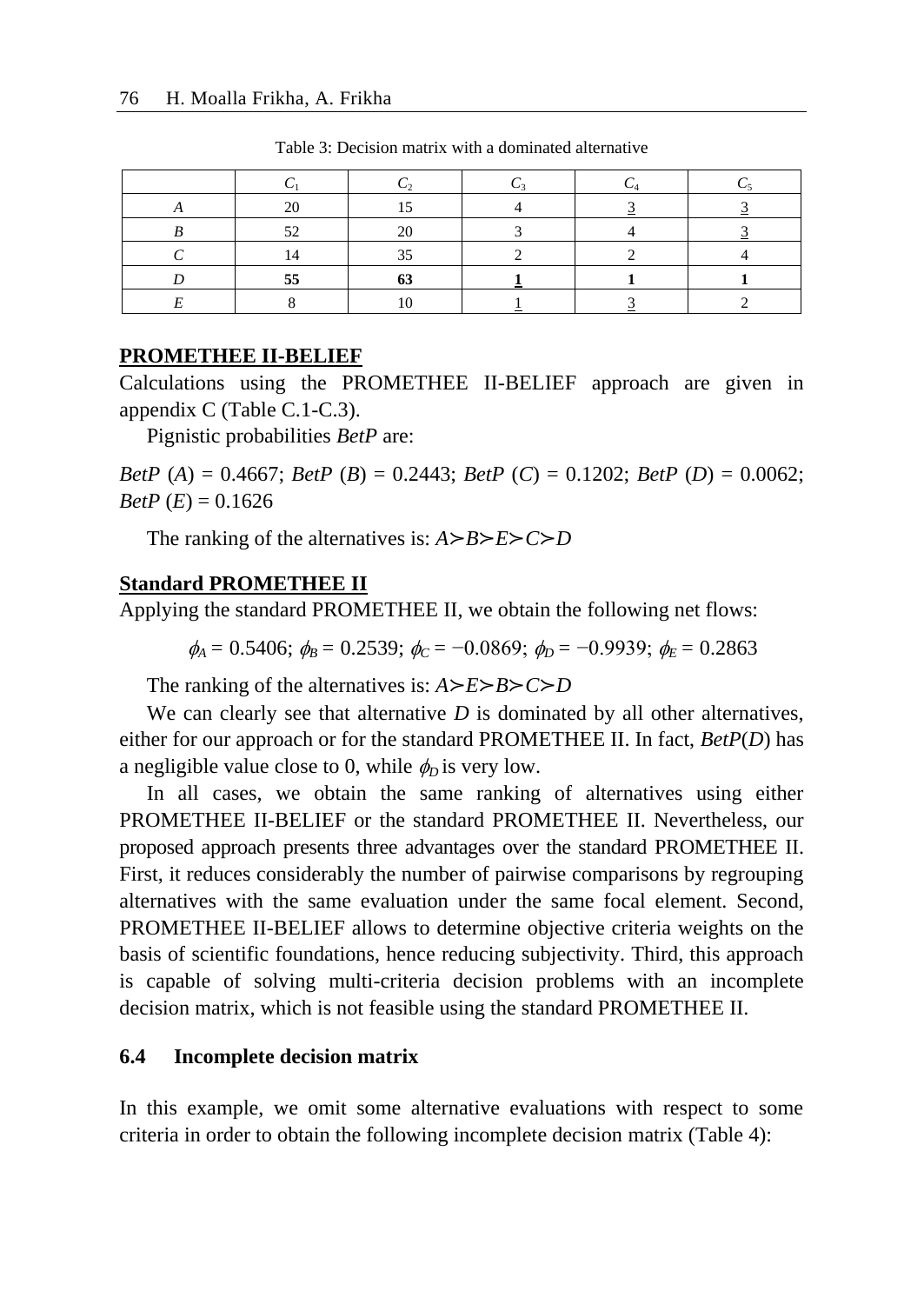|  | -14 |  |
|--|-----|--|
|  |     |  |
|  |     |  |
|  |     |  |
|  |     |  |

Table 4: Incomplete decision matrix

## **PROMETHEE II-BELIEF**

Appendix D illustrates the details of the calculations of belief masses and criteria weights for this example (Table D.1-D.3).

Pignistic probabilities *BetP* associated with each alternative are:

*BetP* (*A*) = 0.4012; *BetP* (*B*) = 0.0206; *BetP* (*C*) = 0.0735; *BetP* (*D*) = 0.3447; *BetP*  $(E) = 0.1600$ 

The ranking of the alternatives is: *A*≻*D*≻*E*≻*C*≻*B*

# **Standard PROMETHEE II**

The standard PROMETHEE II cannot be applied when the decision matrix is incomplete.

# **7 Real-world applications**

Since the management of waste from healthcare activities is of particular interest worldwide and, more specifically, in our Tunisian context, we focus in this paper on waste from healthcare activities with infectious risk. This interest originates from the fast development that recorded the structure of public and private health care in Tunisia and which has been accompanied by a corresponding increase in the number of patients treated, as well as the quantities of waste generated within health facilities. Because infectious waste is suspected to contain pathogens (bacteria, viruses, parasites or fungus) in sufficient concentration or quantity to cause disease in susceptible hosts, it has various irreversible impacts on public health and deleterious effects on the environment. Therefore, improvement in waste management was considered one of the most important concerns of the national system for the management of hazardous waste in Tunisia. An efficient management of hazardous waste consists in optimizing the location of undesirable facilities (the treatment, recycling and/or destruction plant). Location of undesirable plants is a complex process, because it combines social, environmental, political and technical objectives.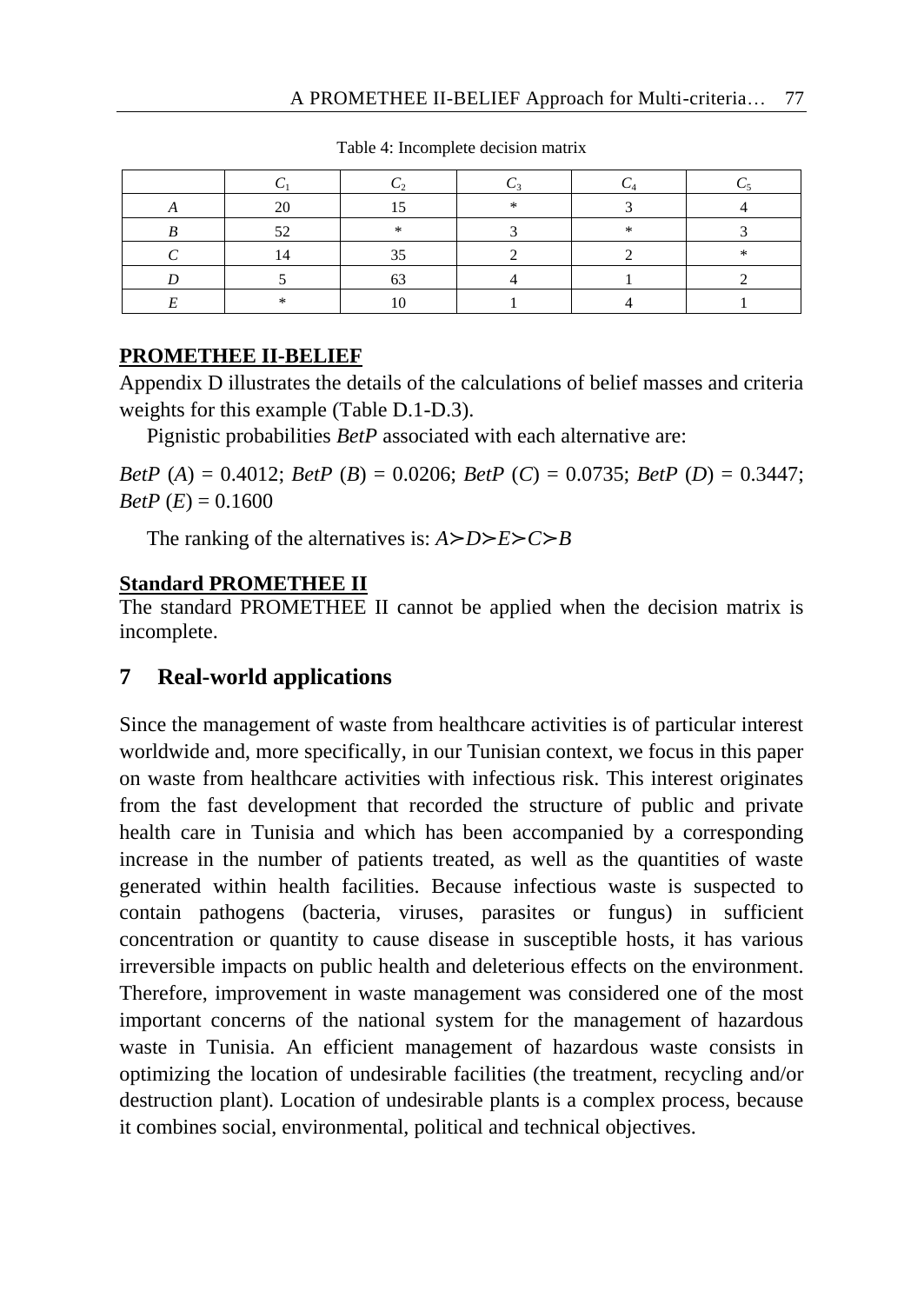In this paper, the potential of the PROMETHEE-BELIEF approach is illustrated by a real-life case study. The Ministry of Environment considers the problem of choosing the best site for installing a new waste treatment center for healthcare activities with infectious risk in the center of Tunisia. The potential sites are nine Tunisian cities: Sousse  $(a_1:$  industrial area of Kalaa Kebira), Monastir  $(a_2)$ : industrial area of Jemmel), Mahdia  $(a_3)$ : industrial area of Ksour essef), Sfax  $(a_4)$ : industrial area of Hencha), Gabes  $(a_5)$ : industrial area of south Gabes), Kairouan ( $a_6$ : Industrial area of Hajeb Layoun), Sidi Bouzid ( $a_7$ : Industrial area of Sidi Bouzid Ouest), Kasserine (*a*<sub>8</sub>: Industrial area of North of Kasserine) and Gafsa  $(a_9)$ : Industrial area of South of Gafsa) (see Figure 1). These decision alternatives are evaluated with respect to five criteria.



Figure 1: Map of Tunisia

- $C_1$  (Installation cost in millions of TND): It includes land acquisition costs, construction and civil engineering costs, labor and administrative costs and operating costs. The Ministry of Environment intends to choose the site that minimizes this cost. Therefore, installation cost is selected in this paper as a criterion to be minimized.
- $C_2$  (Population in the vicinity of the waste treatment center): Infectious waste should always be assumed to potentially contain a variety of pathogenic microorganisms. This is because the presence or absence of pathogens cannot be determined at the time a waste item is produced and discarded into a container. Pathogens in infectious waste that is not well managed may enter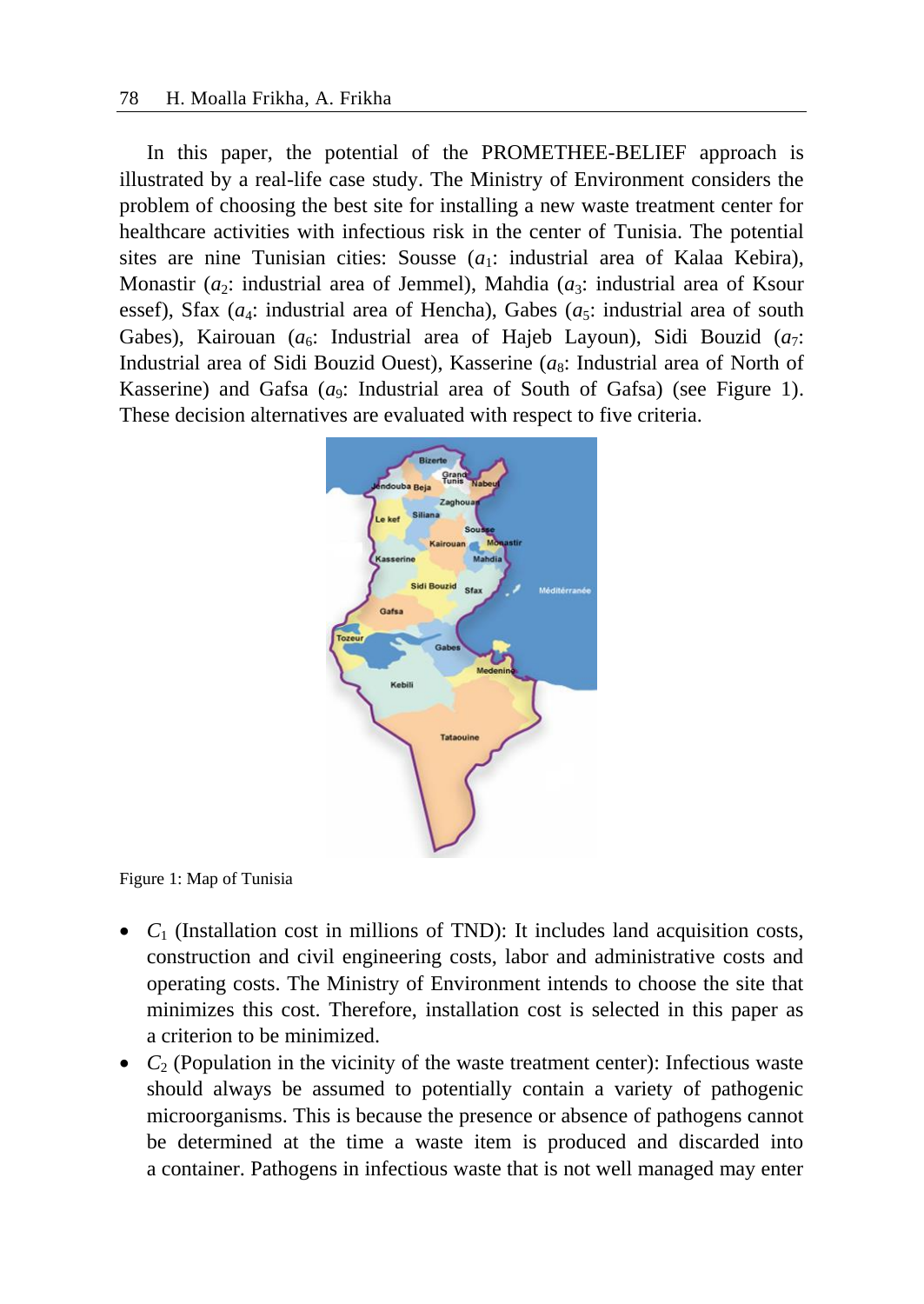the human body through several routes. For this reason, the waste center presents risk to residents. Thus, it should be located in an area that is scarcely populated. Consequently,  $C_2$  is a criterion to be minimized.

- $C_3$  (Quantity of waste of healthcare activities with infectious risk collected from all hospitals of the city, expressed in tons per year): The more waste healthcare facilities of the city generate, the greater the need to create a new center. Hence, quantity of waste is a criterion to be maximized.
- $C_4$  (Number of existing centers): The fewer treatment centers the city has, the greater the need to create new centers. Accordingly,  $C_4$  is a criterion to be minimized.
- $C_5$  (Proximity to urban areas): Since treatment centers operate on waste from infectious healthcare activities, they present pollution drawbacks and risks to inhabitants and environment. Therefore, the new center should be located far from the city center, where the population is concentrated and soil and groundwater are intensively used. Alternative sites are evaluated with respect to this criterion on a 5-level scale. Level 1 and level 5 indicate that the potential waste treatment center is close and far from the city center, respectively. So, the fifth criterion is a criterion to be maximized.

The evaluations of alternative sites with respect to each criterion are presented in the following decision matrix (Table 5). In the industrial area of Hajeb Layoun in Kairouan city, the persons responsible for the project in the ministry of environment have not yet decided which location to choose because they have three proposals. Therefore, the installation cost in Kairouan remains unknown. Moreover, we fail to have the exact waste quantity since some hospitals, either in Monastir or in Gabes, present defaulting information systems. In addition, the population in the industrial area of Sidi Bouzid Ouest, as well as in the industrial area of North of Kasserine, is difficult to assess due to lack of information in municipalities of these cities. Subsequently, some evaluations are missing and the decision matrix is incomplete (asterisks denote the missing values).

| City        | Installation cost | Population    | Waste quantity | Existing centers | Proximity to<br>urban areas |
|-------------|-------------------|---------------|----------------|------------------|-----------------------------|
| Sousse      | 1350              | 51 196        | 386            | $\overline{c}$   |                             |
| Monastir    | 1200              | 55 272        | $\frac{1}{2}$  | 0                |                             |
| Mahdia      | 1 200             | 48799         | 208            | 0                | 3                           |
| <b>Sfax</b> | 1 300             | 47 170        | 460            | 3                | 5                           |
| Gabes       | 1 3 5 0           | 61 699        | *              | 0                |                             |
| Kairouan    | $\ast$            | 35 403        | 113            |                  |                             |
| Sidi Bouzid | 850               | $\frac{1}{2}$ | 90             | 0                | $\overline{2}$              |
| Kasserine   | 850               | $\frac{1}{2}$ | 104            | 0                |                             |
| Gafsa       | 900               | 90 742        | 92             |                  |                             |

|  | Table 5: Incomplete decision matrix |  |  |
|--|-------------------------------------|--|--|
|--|-------------------------------------|--|--|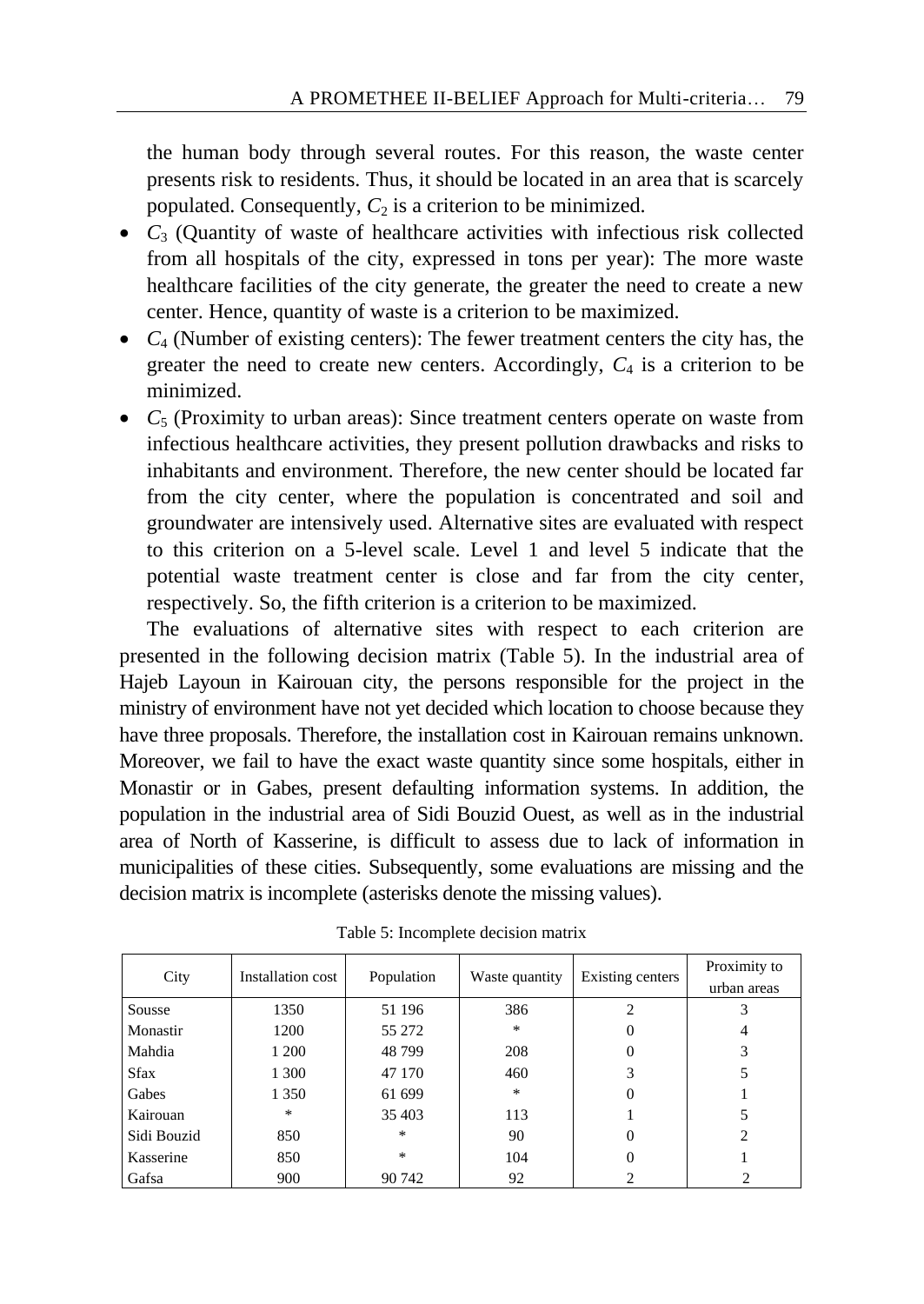In order to apply PROMETHEE II-BELIEF, we transform the decision matrix *G* (evaluating alternatives) to another decision matrix *G*' (evaluating focal elements). We regroup the alternatives with the same evaluation with respect to a criterion under a focal element. The focal element decision matrix is presented in Table 6.

| City                            | Installation                      | Population    | Waste         | Existing       | Proximity to   |
|---------------------------------|-----------------------------------|---------------|---------------|----------------|----------------|
|                                 | cost                              |               | quantity      | centers        | urban areas    |
| Sousse                          | $\frac{d\mathbf{r}}{d\mathbf{r}}$ | 51 196        | 386           | $\ast$         | $\ast$         |
| Monastir                        | $\frac{d\mathbf{x}}{d\mathbf{x}}$ | 55 272        | $\ast$        | $\frac{1}{2}$  | $\overline{4}$ |
| Mahdia                          | $\frac{1}{2}$                     | 48799         | 208           | $\ast$         | $\ast$         |
| <b>Sfax</b>                     | 1 300                             | 47 170        | 460           | 3              | $\ast$         |
| Gabes                           | $\frac{d\mathbf{x}}{d\mathbf{x}}$ | 61 699        | $\ast$        | $\ast$         | $\ast$         |
| Kairouan                        | $\frac{d\mathbf{x}}{d\mathbf{x}}$ | 35 403        | 113           | 1              | $\ast$         |
| Sidi Bouzid                     | $\frac{d\mathbf{x}}{d\mathbf{x}}$ | $\ast$        | 90            | $\ast$         | $\ast$         |
| Kasserine                       | *                                 | $\frac{1}{2}$ | 104           | $\ast$         | $\ast$         |
| Gafsa                           | 900                               | 90 742        | 92            | $\ast$         | $\ast$         |
| Sousse $\cup$ Gabes             | 1350                              | $\ast$        | $\ast$        | $\ast$         | $\ast$         |
| Monastir $\cup$ Mahdia          | 1200                              | $\ast$        | $\ast$        | $\ast$         | $\ast$         |
| Sidi Bouzid $\cup$ Kasserine    | 850                               | $\ast$        | $\frac{1}{2}$ | $\ast$         | $\ast$         |
| Sousse $\cup$ Gafsa             | $\frac{1}{2}$                     | $\ast$        | $\ast$        | $\overline{c}$ | $\ast$         |
| Monastir $\cup$ Mahdia $\cup$   | $\frac{1}{2}$                     | $\ast$        | $\ast$        | $\mathbf{0}$   | $\ast$         |
| Gabes $\cup$ Sidi Bouzid $\cup$ |                                   |               |               |                |                |
| Kasserine                       |                                   |               |               |                |                |
| Sousse $\cup$ Mahdia            | $\frac{1}{2}$                     | $\ast$        | $\ast$        | $\ast$         | 3              |
| $S$ fax $\cup$ Kairouan         | $\frac{1}{2}$                     | $\ast$        | $\frac{1}{2}$ | $\ast$         | 5              |
| Gabes $\cup$ Kasserine          | $\frac{1}{2}$                     | $\ast$        | $\frac{1}{2}$ | $\ast$         | 1              |
| Sidi Bouzid ∪ Gafsa             | $\frac{1}{2}$                     | $\ast$        | $*$           | $\ast$         | $\overline{c}$ |

Table 6: Decision matrix of focal elements for the waste treatment center location problem

The criteria shapes and their associated parameters are defined as:

- Installation cost is a level criterion with  $q_1 = 100$  and  $p_1 = 300$ .
- Population is a criterion with linear preference and indifference area with  $q_2$  =  $= 10 000$  and  $p_2 = 20 000$ .
- Waste quantity is a level criterion with  $q_3 = 20$  and  $p_3 = 100$ .
- Existing centers is a usual criterion.
- Proximity to urban areas is a quasi criterion with  $q_5 = 3$ .

We apply the PROMETHEE II method based on *G*', then we determine the uni-criteria net flows associated with each focal element with respect to each criterion, and then we apply equation 16 to determine the belief mass distribution for each focal element with respect to each criterion. We assign the value 2 to the parameter  $\lambda$  because it must be greater than 1 and should not have a high value. These belief masses are given in Table 7.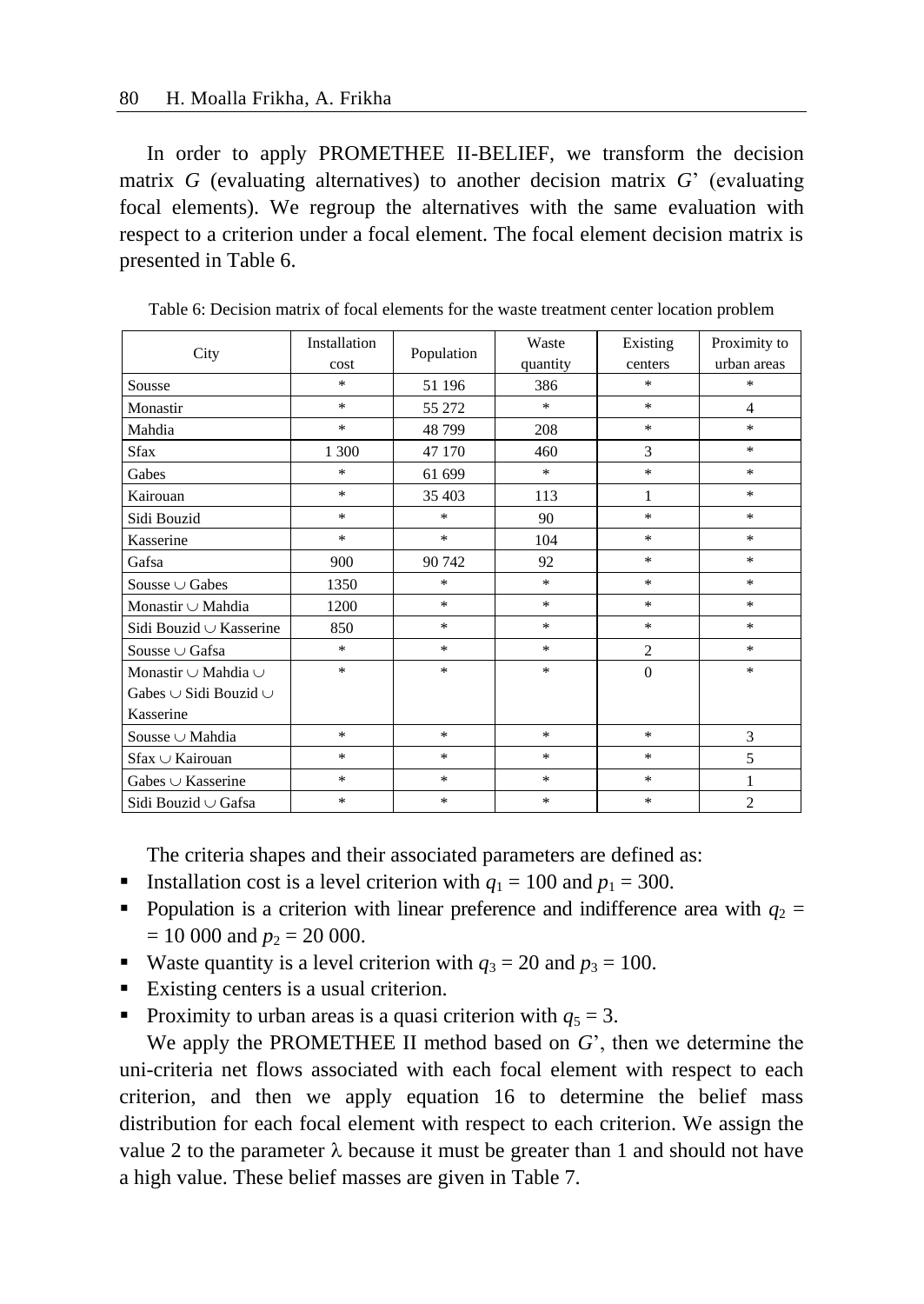| City                          | <b>Installation</b> | Population     | Waste        | Existing       | Proximity to   |
|-------------------------------|---------------------|----------------|--------------|----------------|----------------|
|                               | cost                |                | quantity     | centers        | urban areas    |
| Sousse                        | $\Omega$            | 0.0571         | 0.3171       | $\Omega$       | $\Omega$       |
| Monastir                      | $\Omega$            | 0.0416         | $\Omega$     | $\theta$       | 0.1818         |
| Mahdia                        | $\overline{0}$      | 0.0796         | 0.0396       | $\theta$       | $\mathbf{0}$   |
| <b>Sfax</b>                   | 0.1710              | 0.0997         | 0.6341       | 0.0118         | $\theta$       |
| Gabes                         | $\overline{0}$      | 0.0238         | $\Omega$     | $\Omega$       | $\Omega$       |
| Kairouan                      | $\Omega$            | 0.6976         | 0.0050       | 0.1882         | $\Omega$       |
| Sidi Bouzid                   | $\overline{0}$      | $\mathbf{0}$   | 0.0012       | $\overline{0}$ | $\mathbf{0}$   |
| Kasserine                     | $\Omega$            | $\Omega$       | 0.0018       | $\mathbf{0}$   | $\Omega$       |
| Gafsa                         | 0.3879              | 0.0006         | 0.0012       | $\theta$       | $\theta$       |
| Sousse $\cup$ Gabes           | 0.0121              | $\theta$       | $\Omega$     | $\overline{0}$ | $\Omega$       |
| Monastir $\cup$ Mahdia        | 0.0334              | $\mathbf{0}$   | $\mathbf{0}$ | $\overline{0}$ | $\overline{0}$ |
| Sidi Bouzid ∪ Kasserine       | 0.5486              | $\mathbf{0}$   | $\mathbf{0}$ | $\overline{0}$ | $\Omega$       |
| Sousse $\cup$ Gafsa           | $\overline{0}$      | $\overline{0}$ | $\Omega$     | 0.0471         | $\theta$       |
| Monastir $\cup$ Mahdia $\cup$ | $\overline{0}$      | $\overline{0}$ | $\mathbf{0}$ | 0.7529         | $\mathbf{0}$   |
| Gabes∪Sidi Bouzid∪            |                     |                |              |                |                |
| Kasserine                     |                     |                |              |                |                |
| Sousse $\cup$ Mahdia          | $\Omega$            | $\Omega$       | $\Omega$     | $\Omega$       | 0.1818         |
| Sfax ∪ Kairouan               | $\Omega$            | $\Omega$       | $\Omega$     | $\Omega$       | 0.3637         |
| Gabes $\cup$ Kasserine        | $\Omega$            | $\Omega$       | $\Omega$     | $\mathbf{0}$   | 0.0909         |
| Sidi Bouzid ∪ Gafsa           | $\overline{0}$      | $\mathbf{0}$   | $\mathbf{0}$ | $\overline{0}$ | 0.1818         |

| Table 7: Belief mass distributions for the waste treatment center location problem |
|------------------------------------------------------------------------------------|
|------------------------------------------------------------------------------------|

Subsequently, criteria weight values are calculated using equations 17-20 (Table 8).

Table 8: Criteria weights for the waste treatment center location problem

|       | w      | $W_2$  | w.     | $W_4$  | w                        |
|-------|--------|--------|--------|--------|--------------------------|
| $W_k$ | J.1730 | 0.1873 | 0.2032 | 0.1812 | 0.2552<br>0. <i>ljj2</i> |

We see that the results are reasonable, since the criterion "proximity to urban areas" is far more important than the others. In fact, individuals close to infectious healthcare waste are at a potentially threatening risk, because pathogens, chemical organic and inorganic products, acid gases from stack emissions, fugitive emissions or ash are sources of contamination of air and soil. Similarly, water can be contaminated by pathogens and chemical products; hence there is a risk to the environment and groundwater. For these reasons, the criterion "distance between the waste treatment center and the urban area (the most populated zone in the city)" should be assigned high importance. The least important criterion is the cost, because material advantages should be neglected compared to citizens' health and environment interest. In other words, human and environmental capital is far more important than financial capital. All other criteria weights have intermediate values.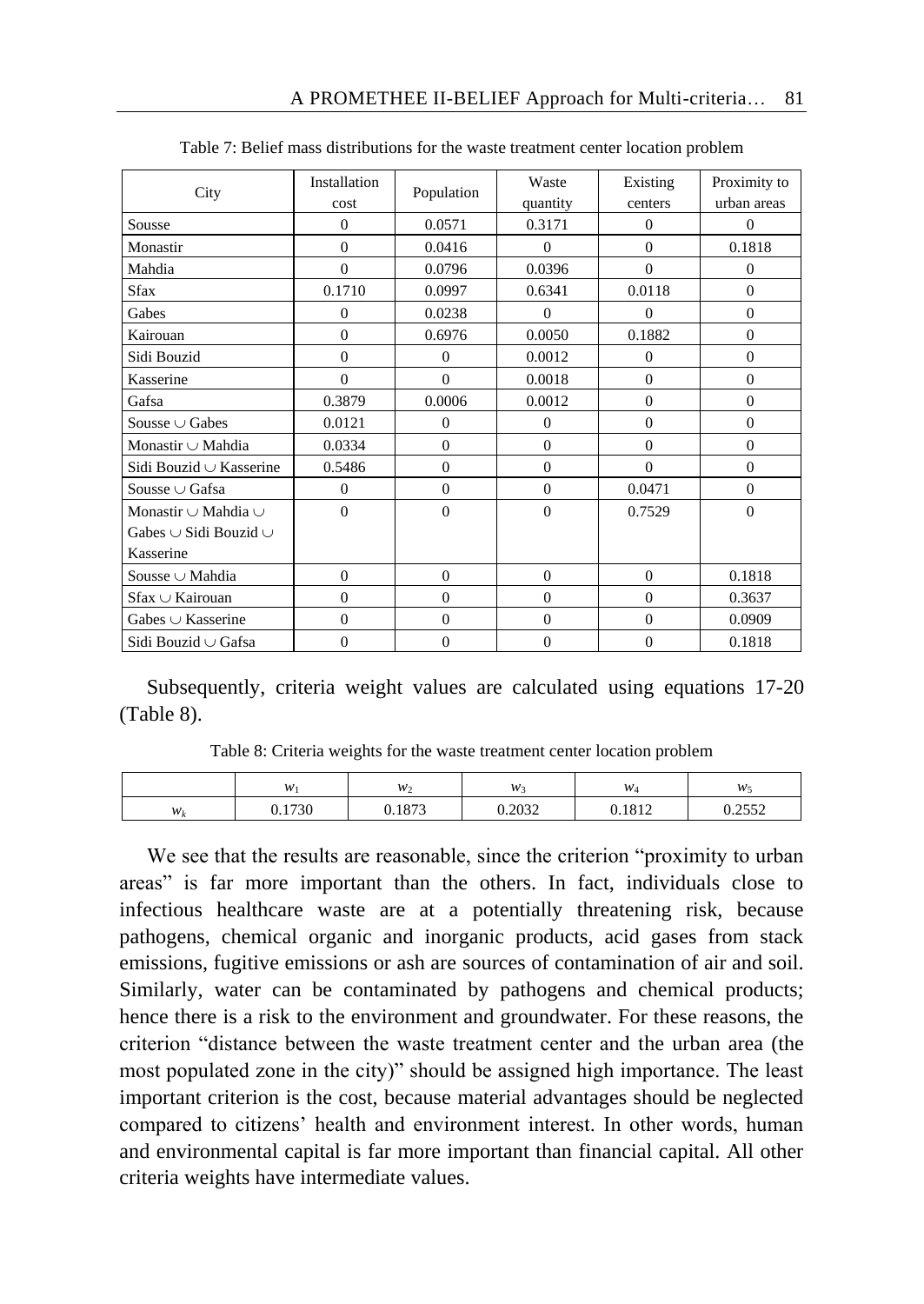The obtained weight values are used in modified Murphy's rule in order to combine all belief mass distributions. Thereafter, we transform the obtained overall belief mass into pignistic probabilities *BetP* using pignistic transformation. The results are as follows:

*BetP*(Sousse) = 0.0084; *BetP*(Monastir) = 0.0519; *BetP*(Mahdia) = 0.0793; *BetP*(Sfax) = 0.1843; *BetP*(Gabes) = 0.0126; *BetP*(Kairouan) = 0.2392; *BetP*(Sidi Bouzid) = 0.2729; *BetP*(Kasserine) = 0.1458; *BetP*(Gafsa) = 0.0057.

The different sites are ranked in the decreasing order of their pignistic probabilities. The ranking obtained is:

Sidi Bouzid ≻ Kairouan ≻ Sfax ≻ Kasserine ≻ Mahdia ≻ Monastir ≻ Gabes ≻ Sousse ≻ Gafsa.

This ranking is presented to the Ministry of Environment to help the persons in charge to choose the best site (or more sites, according to their needs and their resources) for the creation of a new waste treatment center of healthcare activities with infectious risk in the center of Tunisia.

### **8 Conclusion and further research**

In multi-criteria decision problems, information provided by the decision maker may be incomplete for various reasons. In the literature, there are only few papers solving multi-criteria decision making problems with incomplete information. Most of them discuss the AHP method. The PROMETHEE II-BELIEF approach proposed in this paper is a novel, flexible and systematic method for solving multi-criteria decision problems with incomplete information. It incorporates belief function theory into the PROMETHEE II method in order to take into account the incompleteness of information in the decision matrix as well as in criteria weight values.

Different from most of current methods, the PROMETHEE II-BELIEF approach offers the possibility of solving the problem directly on the basis of its incomplete decision matrix. In addition, it has advantages over the standard PROMETHEE II, on the objective determination way of criteria, weights instead of using values provided directly in a subjective manner. Besides, through the determination of focal elements, this approach allows to reduce considerably the number of pairwise comparisons of alternatives with respect to each criterion.

Incomplete information related to preference function thresholds is an interesting topic and can be further investigated. Another possible line of research is extending this method to the context of group decision making. Further extensions include developing approaches for an incomplete decision matrix with fuzzy and uncertain values. A promising research area is the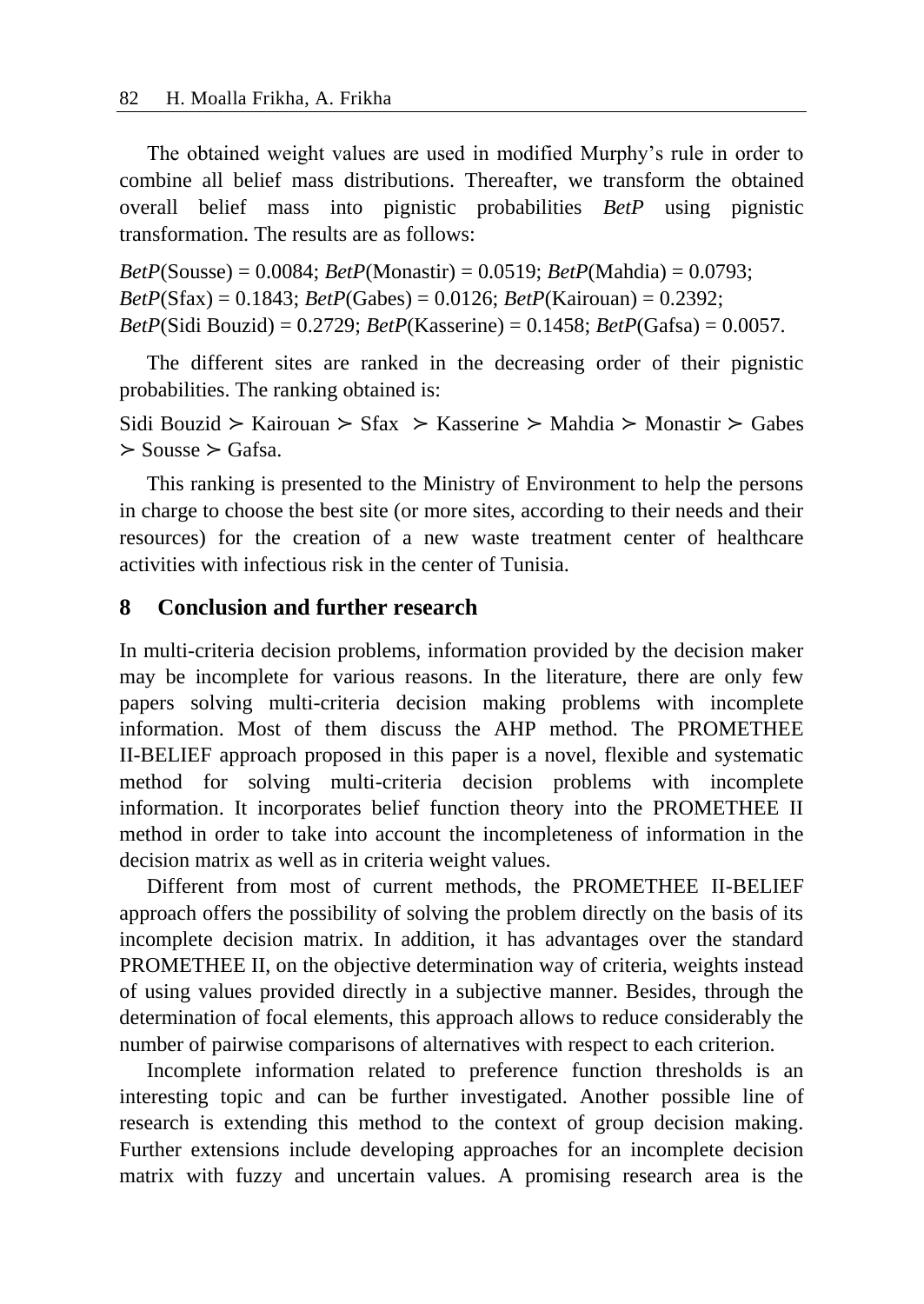development of a decision support system to automate the problem solving because calculations increase multiplicatively as the number of alternatives and criteria increases.

### **References**

- Abdennadher H., Boujelben M.A., Ben Amor S. (2013), *An Extension of PROMETHEE with Evidential Evaluations*, Proceedings of the IEEE International Conference on World Congress on Computer and Information Technology (WCCIT'13), DOI: 10.1109/WCCIT.2013. 6618751, Sousse, Tunisia, 1-6.
- Ahn B.S. (2015), *Extreme Point-based Multi-attribute Decision Analysis with Incomplete Information*, European Journal of Operational Research, 240(3), 748-755.
- Altieri M.G., Dell'Orco M., Marinelli M., Sinesi S. (2017), *Evidence (Dempster – Shafer) Theory- -Based Evaluation of Different Transport Modes under Uncertainty: Theoretical Basis and First Findings*, Transportation Research Procedia, 27, 508-515.
- Behzadian M., Kazemzadeh R.B., Albadvi A., Aghdasi M. (2010), *PROMETHEE: A Comprehensive Literature Review on Methodologies and Applications*, European Journal of Operational Research, 200, 198-215.
- Ben Amor S., Mareschal B. (2012), *Integrating Imperfection of Information into the PROMETHEE Multi-criteria Decision Aid Method: A General Framework*, Foundations of Computing and Decision Sciences, 37(1), 9-23.
- Beynon M.J., Curry B., Morgan P. (2000), *The Dempster-Shafer Theory of Evidence: An Alternative Approach to Multi-criteria Decision Modeling*, OMEGA, 28(1), 37-50.
- Brans J.P., Vincke Ph. (1985), *A Preference Ranking Organization Method: The PROMETHEE Method*, Management Science, 31, 647-656.
- Brans J.P., Vincke Ph., Mareschal B. (1986), *How to Select and How to Rank Projects: The PROMETHEE Method*, European Journal of Operational Research, 24, 228-238.
- Chen L., Zhou X., Xiao F., Deng Y., Mahadevan S. (2017), *Evidential Analytic Hierarchy Process Dependance Assessment Methodology in Human Reliability Analysis*, Nuclear Engineering and Technology, 49(1), 123-133.
- Dempster A.P. (1967), *Upper and Lower Probabilities Induced by Multi-valued Mapping*, Annals of Mathematical Statistics, 38, 325-339.
- Dezert J., Tacnet J.M., Batton-Hubert M., Smarandache F. (2010), *Multi-criteria Decision Making Based on DSmT-AHP*, Proceedings of Belief 2010 International Workshop on the Theory of Belief Functions, Brest, France.
- Dezert J., Han D., Tacnet J.M. (2017), *Multi-Criteria Decision-Making with Imprecise Scores and BF-TOPSIS*, Proceedings of the 20th IEEE International Conference on Information Fusion (Fusion), Xi'an, China.
- Ennaceur A., Elouedi Z., Lefèvre E. (2012), *Reasoning under Uncertainty in the AHP Method Using the Belief Function Theory*, Advances in Computational Intelligence, 300, 373-382.
- Ennaceur A., Elouedi Z., Lefèvre E. (2014), *An Extension of the Analytic Hierarchy Process Method under the Belief Function Framework*, Information Processing and Management of Uncertainty in Knowledge-Based Systems, 444, 233-242.
- Ennaceur A., Elouedi Z., Lefèvre E. (2016), *Belief AHP Method – AHP Method with the Belief Function Framework*, International Journal of Information Technology & Decision Making, 15(3), 553-573.
- Fan Y., Deer P. (2005), *A New Approach on ρ to Decision Making Using Belief Functions under Incomplete Information*, Proceedings of the 18<sup>th</sup> Australian Joint Conference on Advances in Artificial Intelligence (AI'05), Springer Verlag, Berlin, 445-456.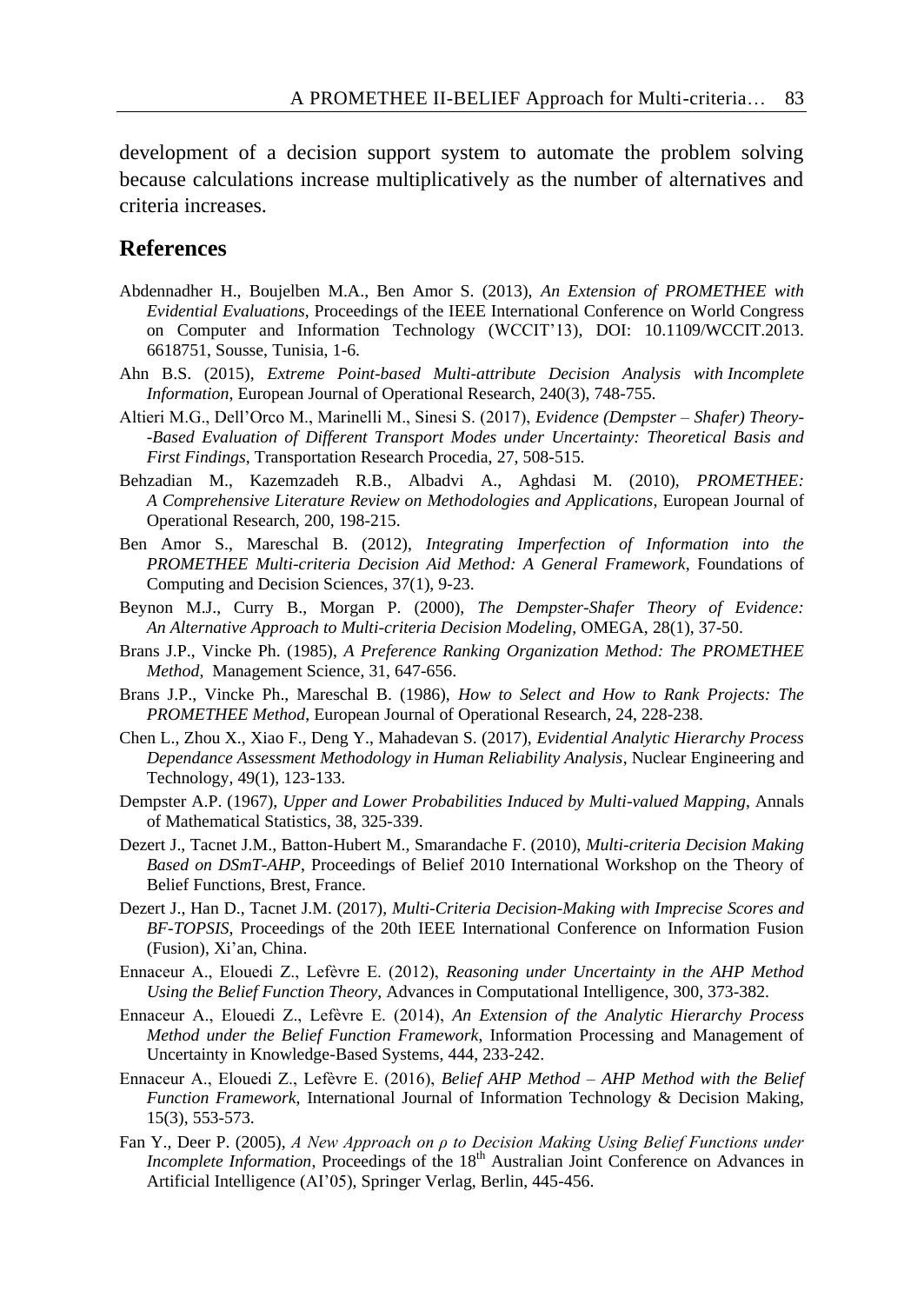- Fortes I., Mora L'opez L., Morales R., Triguero F. (2006), *Inductive Learning Models with Missing Values*, Mathematical and Computer Modeling, 44(9-10), 790-806.
- Haseli G., Sheikh R., Shib, S.S. (2020), *Base-criterion on Multi-criteria Decision-making Method and Its Applications*, International Journal of Management Science and Engineering Management, 15(2), 79-88.
- Hong T.P., Tseng L.H., Wang S.L. (2002), *Learning Rules from Incomplete Training Examples by Rough Sets*, Expert Systems with Applications, 22(4), 285-293.
- Hsu S.C., Wang T.C. (2011), *Solving Multi-criteria Decision Making with Incomplete Linguistic Preference Relations*, Expert Systems with Applications, 38(9), 10882-10888.
- Hua Z., Gong B., Xu X. (2008), *A DS-AHP Approach for Multi-attribute Decision Making Problem with Incomplete Information*, Expert Systems with Applications, 34, 2221-2227.
- Huang S., Su X., Hu Y., Mahadevan S., Deng Y. (2014), *A New Decision-making Method by Incomplete Preferences Based on Evidence Distance*, Knowledge-Based Systems, 56, 264-272.
- Hyde K., Mayer H.R., Colby C. (2003), *Incorporating Uncertainty in the PROMETHEE MCDA Method*, Journal of Multi-Criteria Decision Analysis, 12(4-5), 245-259.
- Ju Y. (2014), *A New Method for Multiple Criteria Group Decision Making with Incomplete Weight Information under Linguistic Environment*, Applied Mathematical Modelling, 38(21-22), 5256-5268.
- Kahneman D., Slovic P., Tversky A. (1982), *Judgment under Uncertainty: Heuristics and Biases*, Cambridge University Press, Cambridge.
- Kaufman C.J. (1988), *The Application of Logical Imputation to Household Measurement*, Journal of the Market Research Society, 30, 453-466.
- Kim S.H., Ahn B.S. (1997), *Group Decision Making Procedure Considering Preference Strength under Incomplete Information*, Computer and Operations Research, 24(12), 1101-1112.
- Kim S.H., Ahn B.S. (1999), *Interactive Group Decision Making Procedure under Incomplete Information*, European Journal of Operational Research, 116, 498-507.
- Kim S.H., Choi S.H., Kim J.K. (1999), *An Interactive Procedure for Multiple Attribute Group Decision Making with Incomplete Information: Range-based Approach*, European Journal of Operational Research, 118, 139-152.
- Liu W. (2006), *Analyzing the Degree of Conflict among Belief Functions*, Artificial Intelligence, 170, 909-924.
- Moalla Frikha H., Chabchoub H., Martel J.M. (2011), *An Interactive Disaggregation Approach Determining the Indifference and the Preference Thresholds of PROMETHEE II*, International Journal of Multi-Criteria Decision Making, 1(4), 365-393.
- Morad K., Svrcek W.Y., McKay I. (2000), *Probability Density Estimation Using Incomplete Data*, ISA Transactions, 39(4), 379-399.
- Murphy C.K. (2000), *Combining Belief Functions when Evidence Conflicts*, Decision Support Systems, 29(4), 1-9.
- Park K.S., Kim S.H., Yoon Y.C. (1996), *Establishing Strict Dominance between Alternatives with Special Type of Incomplete Information*, European Journal of Operational Research, 96, 398-406.
- Pelissari R., Oliveira M.C., Ben Amor S., Abackerli A.J. (2019), *A New FlowSort-based Method to Deal with Information Imperfections in Sorting Decision-making Problems*, European Journal of Operational Research, 276, 235-246.
- Quinlan J.R. (1993), *C4.5: Programs for Machine Learning*, Morgan Kaufmanum, San Mateo, CA.
- Quinten J.R., Raaijmakers W. (1999), *Effectiveness of Different Missing Data Treatments in Surveys with Likert-type Data: Introducing the Relative Mean Substitution Approach*, Educational and Psychological Measurement, 59(5), 725-748.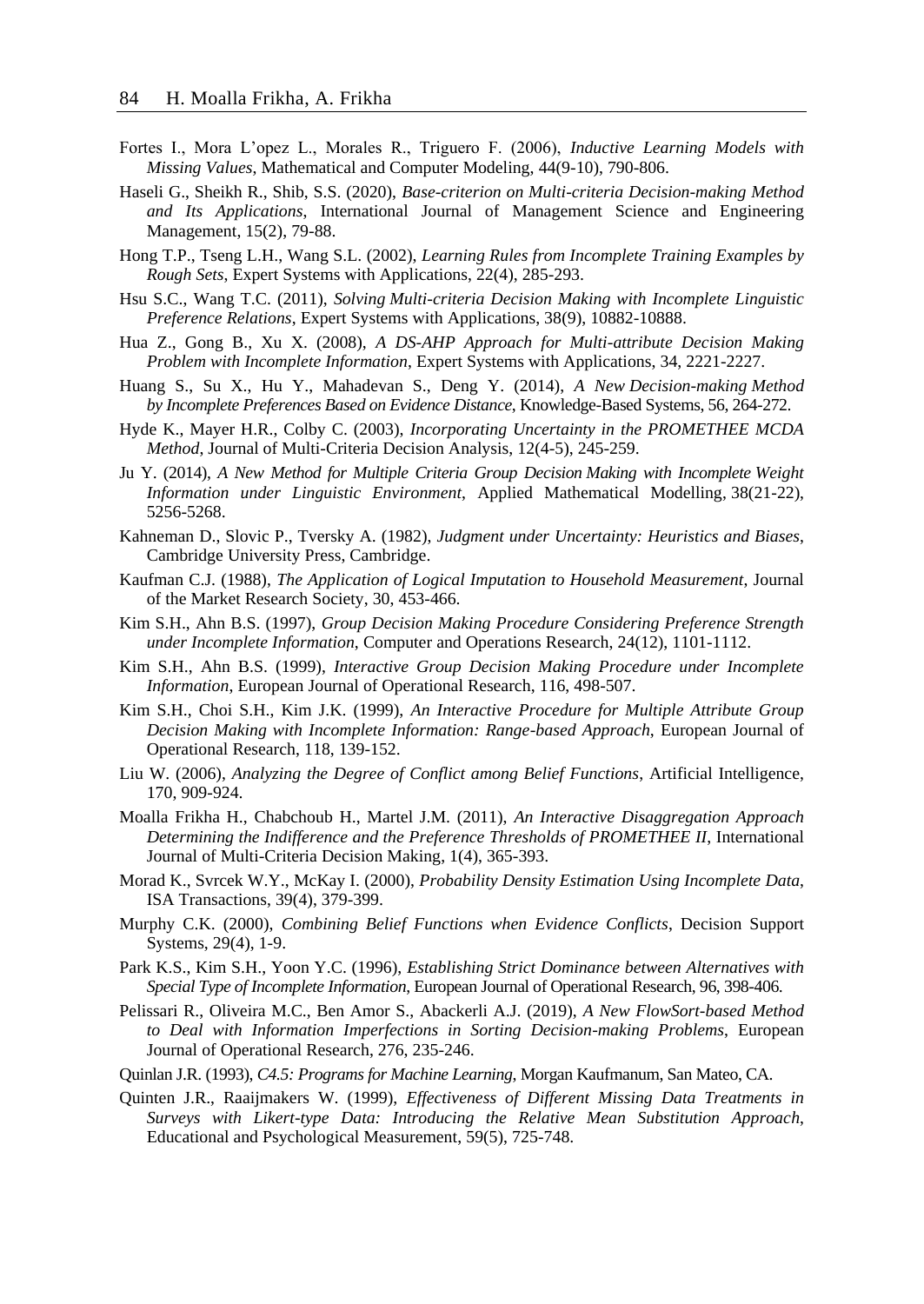- Ramanathan R., Ganesh L.S. (1994), *Group Preference Aggregation Methods Employed in AHP: An Evaluation and an Intrinsic Process for Deriving Members' Weightages*, European Journal of Operational Research, 79, 249-265.
- Raymond M.R. (1986), *Missing Data in Evaluation Research*, Evaluation and the Health Profession, 9, 395-420.
- Ren J., Lutzen M. (2017), *Selection of Sustainable Alternative Energy Source for Shipping: Multicriteria Decision Making under Incomplete Information*, [Renewable and Sustainable Energy](https://www.sciencedirect.com/science/journal/13640321)  [Reviews,](https://www.sciencedirect.com/science/journal/13640321) 74(C), 1003-1019.
- Sen D.K., Datta S., Patel S.K., Mahapatra S.S. (2015), *Multi-criteria Decision Making towards Selection of Industrial Robot*, Benchmarking: An International Journal, 22(3), 465-487.
- Shafer G. (1976), *A Mathematical Theory of Evidence*, Princeton University Press, New York.
- Smets Ph. (2002), *Decision Making in a Context Where Uncertainty Is Represented by Belief Functions* [in:] R.P. Srivastava, T.J. Mock (eds.), *Belief Functions in Business Decisions*, Physica-Verlag, Heidelberg, Germany, 17-61.
- Tacnet J.M. (2009), *Prise en compte de l'incertitude dans l'expertise des risques naturels en montagne par analyse multicritères et fusion d'information*, PhD thesis in Environmental Engineering Sciences, Ecole Nationale Supérieure des Mines, Saint-Etienne, France.
- Tacnet J.M., Batton-Hubert M., Dezert J. (2009), *Information Fusion for Natural Hazards in Mountains* [in:] J. Dezert, F. Smarandache (eds.), *Advances and Applications of DSmT for Information Fusion*. *Collected work. Vol. 3*, American Research Press, Rehoboth, USA, 565-659.
- Tacnet J.M., Batton-Hubert M., Dezert J. (2010), *A Two-step Fusion Process for Multi-criteria Decision Applied to Natural Hazards in Mountains*, Proceedings of Belief 2010 Int. Workshop, Brest, France.
- Tacnet J.M., Dezert J. (2011), *Cautious OWA and Evidential Reasoning for Decision under Uncertainty*, The 14<sup>th</sup> International Conference on Information Fusion Proceedings, Chicago, Illinois, USA, 2074-2081.
- Tscheikner-Gratl F., Egger P., Rauch W., Kleidorfer M. (2017), *Comparison of Multi-Criteria Decision Support Methods for Integrated Rehabilitation Prioritization*, Water, 9(2), 68-79.
- Wang J. (2006), *Multi-criteria Decision-making Approach with Incomplete Certain Information Based on Ternary AHP*, Journal of Systems Engineering and Electronics, 17(1), 109-114.
- Weber M. (1987), *Decision Making with Incomplete Information*, European Journal of Operational Research, 28, 44-57.
- Zadeh L. (1979), *On the Validity of Dempster's Rule of Combination of Evidence*, ERL Memorandum M79/24, University of California, Berkeley, CA.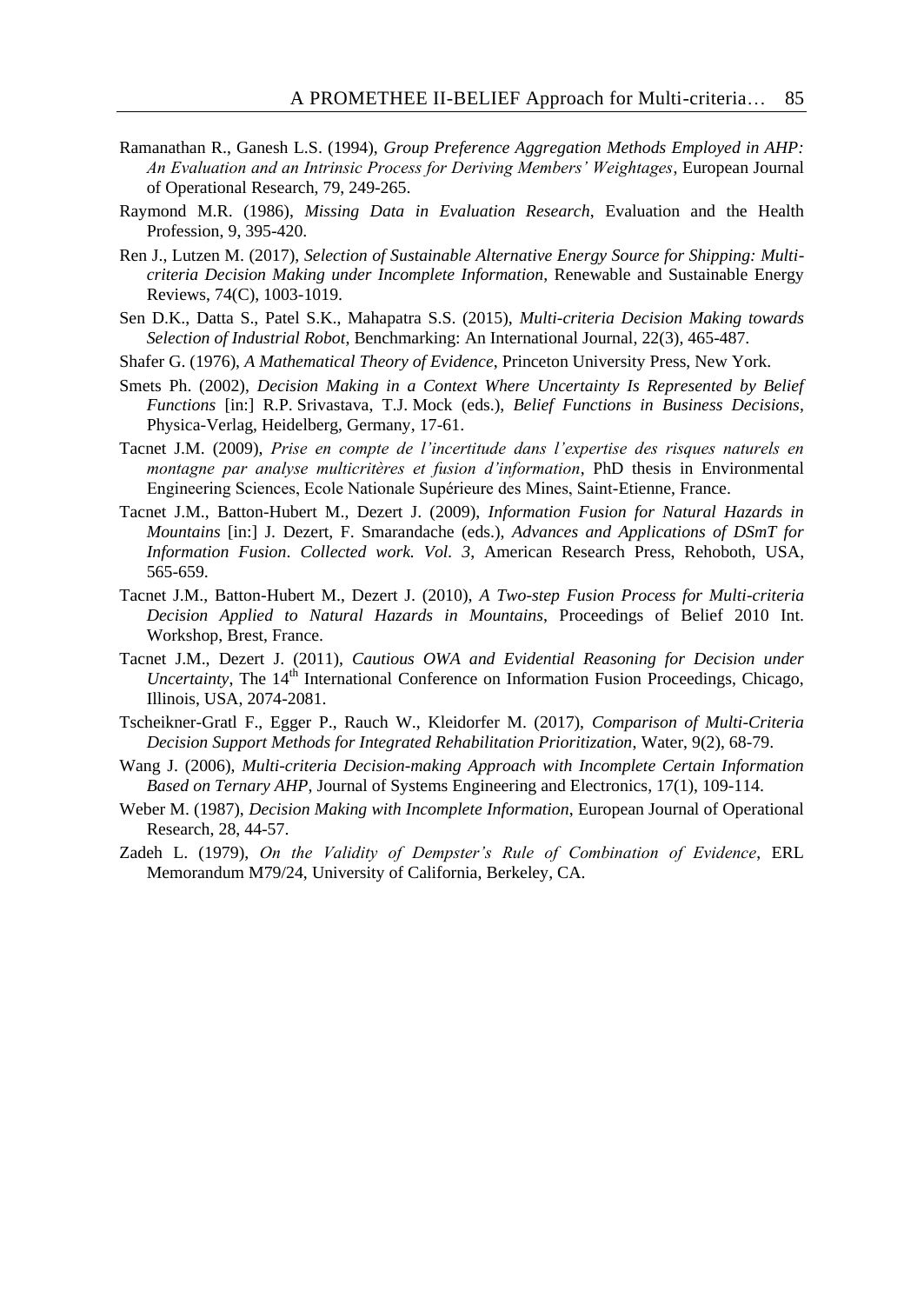# **Appendices**

## **Appendix A: Complete decision matrix with some equal evaluations of alternatives**

|            |               |                  |               | C4            |               |
|------------|---------------|------------------|---------------|---------------|---------------|
|            | 20            | 1 5              |               | $\frac{1}{2}$ | $\frac{1}{2}$ |
| $\Lambda$  |               |                  |               |               |               |
| D          | 52            | 20               |               |               | $\frac{1}{2}$ |
|            | 14            | 35               |               |               |               |
|            |               | 63               | $\frac{1}{2}$ |               |               |
| F          |               | 10               | $\star$       | $\frac{1}{2}$ |               |
| $A \cup B$ | $\mathbf{x}$  | $\frac{1}{2\pi}$ | $\star$       | $\frac{1}{2}$ |               |
| $A \cup E$ | $\frac{1}{2}$ | $\frac{1}{2}$    | $\star$       |               | *             |
| $D \cup E$ | $\frac{1}{2}$ | *                |               | *             | $\frac{1}{2}$ |

Table A.1: Focal elements decision matrix *G*' of case 1

Table A.2: Belief mass distribution of case 1

|            | m <sub>1</sub>    | m <sub>2</sub> | m <sub>3</sub> | $m_4$  | m <sub>5</sub> |
|------------|-------------------|----------------|----------------|--------|----------------|
| А          | 0.1767            | 0.2590         | 0.4053         | 0      |                |
| B          | 0.0942            | 0.2375         | 0.2866         | 0.3717 |                |
|            | 0.2111            | 0.1295         | 0.1805         | 0.1858 | 0.3717         |
| D          | 0.2684            | 0.0916         |                | 0.1475 | 0.1858         |
| E          | 0.2496            | 0.2824         |                | 0      | 0.1475         |
| $A \cup B$ | $\theta$          |                |                | $_{0}$ | 0.2950         |
| $A \cup E$ | $\mathbf{\Omega}$ |                |                | 0.2950 |                |
| $D \cup E$ |                   |                | 0.1276         |        |                |

Table A.3: Criteria weights of case 1

|                   | w            | $W_2$  | W    | $W_A$  | w      |
|-------------------|--------------|--------|------|--------|--------|
| $W_{k}$<br>$\sim$ | ,1987<br>. . | 0.2045 | 1880 | 0.2102 | 0.1986 |

# **Appendix B: Dominant alternative**

Table B.1: Focal elements decision matrix *G*' of case 2

|            | 20            | ۱۲,              |        | ×. | 冰 |
|------------|---------------|------------------|--------|----|---|
|            |               |                  |        |    | 水 |
|            | 14            | 35               |        |    |   |
|            |               | 63               | $\ast$ |    |   |
|            |               | 10               | $\ast$ | ×  |   |
| $A \cup B$ | $\frac{1}{2}$ | $\frac{1}{2}$    | $\ast$ | *  |   |
| $A{\cup}E$ | $\mathcal{H}$ | $\frac{1}{2\pi}$ | $\ast$ |    | 冰 |
| $D \cup E$ | $\mathcal{H}$ | $\mathcal{H}$    |        | *  | 家 |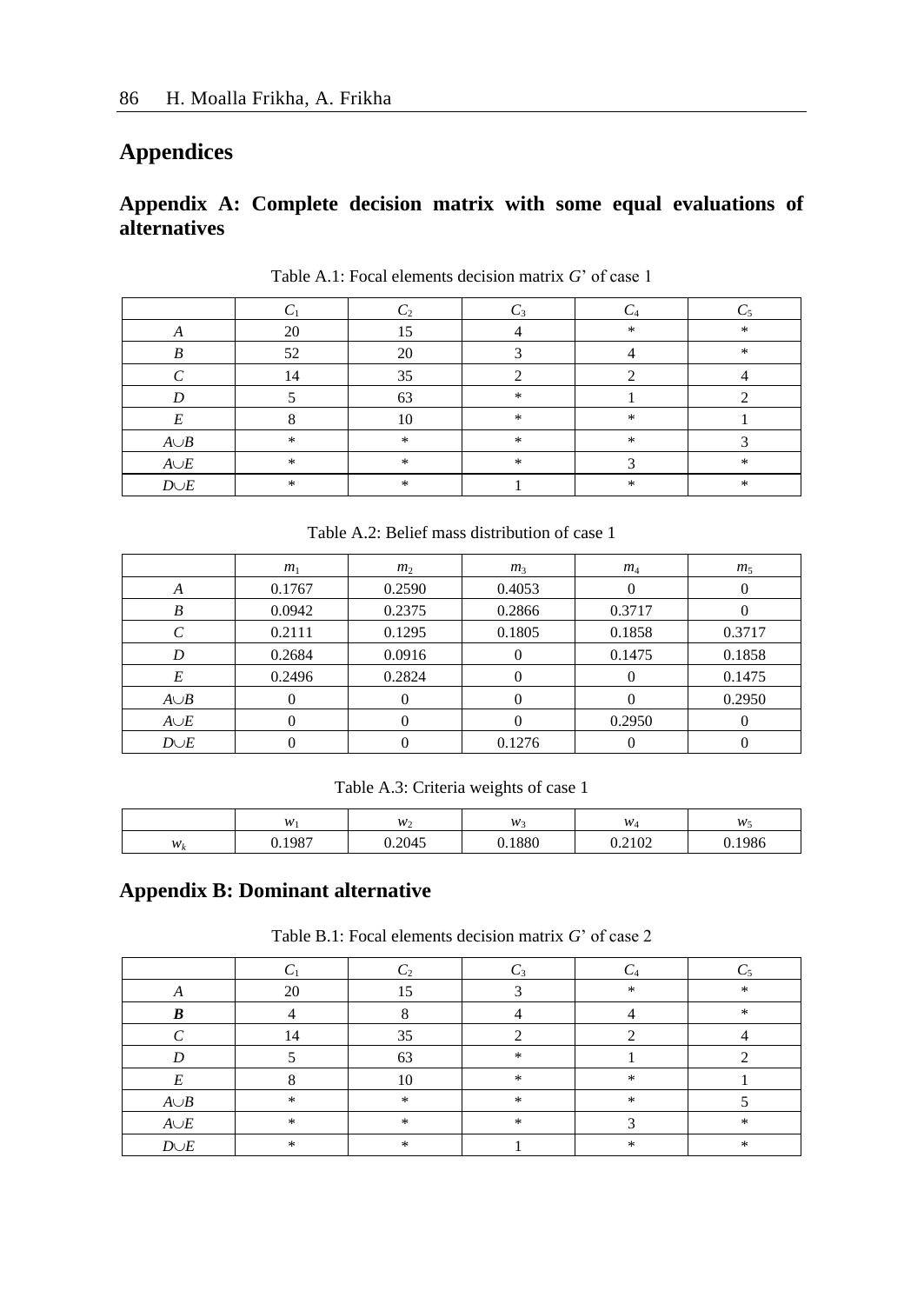|            | m <sub>1</sub> | m <sub>2</sub> | m <sub>3</sub> | $m_4$  | m <sub>5</sub> |
|------------|----------------|----------------|----------------|--------|----------------|
| А          | 0.1366         | 0.2375         | 0.2866         |        |                |
| B          | 0.2408         | 0.2824         | 0.4053         | 0.3717 |                |
|            | 0.1725         | 0.1295         | 0.1805         | 0.1858 | 0.3579         |
| D          | 0.2346         | 0.0916         |                | 0.1475 | 0.1421         |
| E          | 0.2155         | 0.2590         |                |        | 0.1421         |
| $A \cup B$ |                |                |                |        | 0.3579         |
| $A \cup E$ |                |                |                | 0.2950 |                |
| $D \cup E$ |                |                | 0.1276         |        |                |

Table B.2: Belief mass distribution of case 2

Table B.3: Criteria weights of case 2

|                | w      | $W_2$  | $W_3$  | $W_4$            | w.             |
|----------------|--------|--------|--------|------------------|----------------|
| W <sub>b</sub> | 0.2020 | 0.2020 | 0.1916 | 0.2122<br>0.4143 | 1021<br>0.1221 |

# **Appendix C: Dominated alternative**

| Table C.1: Focal elements decision matrix $G'$ of case 3 |  |  |  |
|----------------------------------------------------------|--|--|--|
|----------------------------------------------------------|--|--|--|

| л          | 20            | 15            |               | 宋             | $\frac{1}{20}$ |
|------------|---------------|---------------|---------------|---------------|----------------|
|            | 52            | 20            |               |               | $\frac{1}{20}$ |
|            | 14            | 35            |               |               |                |
|            | 55            | 63            | $\ast$        |               |                |
|            |               | 10            | $\ast$        | *             |                |
| $A \cup B$ | $\frac{1}{2}$ | $\frac{1}{2}$ | $\ast$        | $\frac{1}{2}$ |                |
| $A{\cup}E$ | $\frac{1}{2}$ | $\frac{1}{2}$ | $\frac{1}{2}$ |               | 宋              |
| $D \cup E$ | $\frac{1}{2}$ | $\frac{1}{2}$ |               | $\frac{1}{2}$ | $\frac{1}{20}$ |

Table C.2: Belief mass distribution of case 3

|            | m <sub>1</sub> | m <sub>2</sub> | m <sub>3</sub> | $m_4$  | m <sub>5</sub> |
|------------|----------------|----------------|----------------|--------|----------------|
| A          | 0.2304         | 0.2590         | 0.4053         |        |                |
| B          | 0.1101         | 0.2375         | 0.2866         | 0.3717 |                |
|            | 0.2594         | 0.1295         | 0.1805         | 0.1858 | 0.3717         |
| D          | 0.1083         | 0.0916         | 0              | 0.1475 | 0.1475         |
| E          | 0.2918         | 0.2824         |                | O      | 0.1858         |
| $A \cup B$ |                |                |                |        | 0.2950         |
| $A \cup E$ |                |                |                | 0.2950 |                |
| $D \cup E$ |                |                | 0.1276         |        |                |

Table C.3: Criteria weights of case 3

|                 | w      | $W_2$  | W <sub>2</sub>   | $W_4$          | $W_5$         |
|-----------------|--------|--------|------------------|----------------|---------------|
| $W_l$<br>$\sim$ | 0.2047 | 0.2082 | 072<br>$0.101 -$ | 2026<br>∪.∠∪∠o | 1972<br>v. 17 |